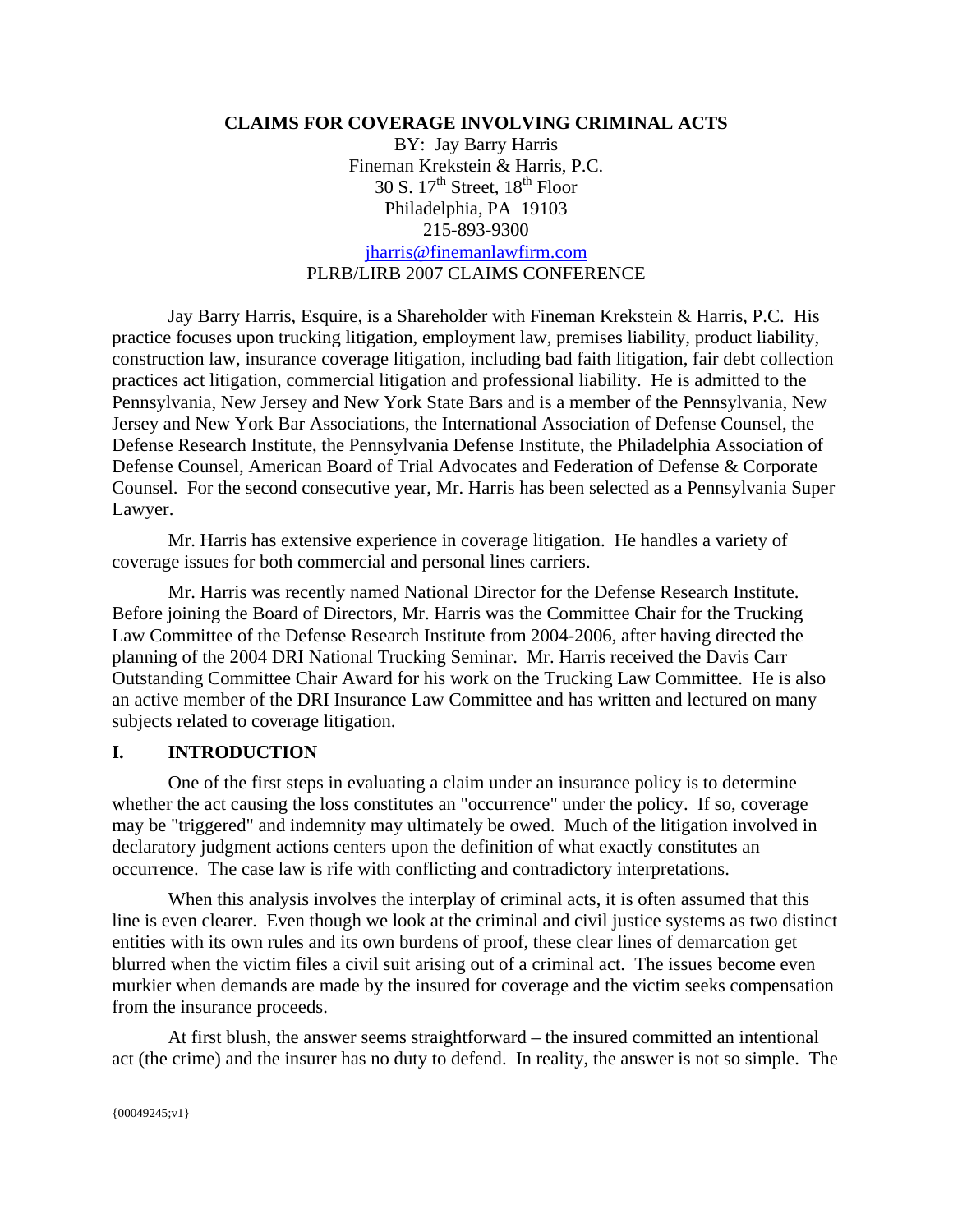interplay of the criminal convictions, guilty pleas and even the timing of the declaratory judgment action can all impact upon the coverage questions. Moreover, the coverage issues raised by the expected or intended exclusion also must be weighed. A significant weapon in circumventing some of these coverage issues is the use of collateral estoppel.

# **II. EFFECT OF CRIMINAL CONVICTIONS IN SUBSEQUENT CIVIL ACTIONS**

According to recent case law, the vast majority of jurisdictions today hold that a criminal conviction acts as a bar precluding the retrial of issues in a later civil proceeding that were actually litigated in the criminal trial. *American Family Mut. Ins. Co. v. Savickas*, *supra*, 193 Ill.2d at 384 (citing *Zinger v. Terrell*, 336 Ark. 423, 428, 985 S.W.2d 737, 740 (1999)). Only a minority of courts refuse to give criminal convictions conclusive effect in later civil proceedings. However, it appears that in the majority of the cases where a court refuses to give conclusive effect to a criminal conviction, the reason is particular to the facts of that case rather than an outright general objection to giving preclusive effect to criminal convictions.

### **A. Convictions Given Conclusive Effect**

The modern trend is to give criminal convictions and the necessary facts and issues decided in the criminal trial conclusive effect in subsequent civil actions. *Savickas*, *supra*, 193 Ill.2d at 385 (citing *Zinger, supra,* 985 S.W.2d at 740). This practice has become increasingly accepted over the years with the fall of the mutuality requirement. *Id.* In addition, the Restatement (Second) of Judgments also favors permitting third parties to draw preclusive effect from issues determined in criminal convictions, so long as the general requirements for estoppel are met. *See* Restatement (Second) of Judgments § 85(2) (1982).

Numerous types of criminal convictions have been found to be conclusive on the issue of intent in subsequent civil actions, including, convictions for first and second degree murder, voluntary and involuntary manslaughter, aggravated and simple assault and the burning of insured property. It appears as though the majority of criminal convictions given conclusive effect, in particular with respect to the issue of intent, require a determination of intent by the jury as a necessary element of the crime. In addition, the courts look at whether the conviction is of the type which would give the defendant incentive to litigate the criminal prosecution when determining conclusive effect of a conviction.

 For instance, first degree murder requires a finding that the defendant acted intentionally or knowingly. *Mead v. Farmers Union Mut. Ins. Co.*, 2000 ND 139, 613 N.W.2d 512, 515 (N.D. 2000). In *Mead*, the Supreme Court of North Dakota held that a criminal conviction for first degree murder precludes the relitigation of intent in a subsequent civil proceeding because the issue of whether the criminal defendant acted intentionally was necessarily raised, litigated and determined in the criminal case. The court affirmed the lower court's decision granting summary judgment in favor of the insurer finding that the insurer did not have a duty to defend or indemnify in the wrongful death action because of the "intended and expected" exclusion. *Id.*  In *Savickas*, *supra*, the court held that by finding the criminal defendant guilty of first degree murder the jury necessarily found him either to have intended to kill the victim, or at least to have known that his acts created a strong probability of death or great bodily harm. Therefore, this finding conclusively established that the criminal defendant either "intended or expected" the result of his actions, and the identical issue of intent in the declaratory judgment action could not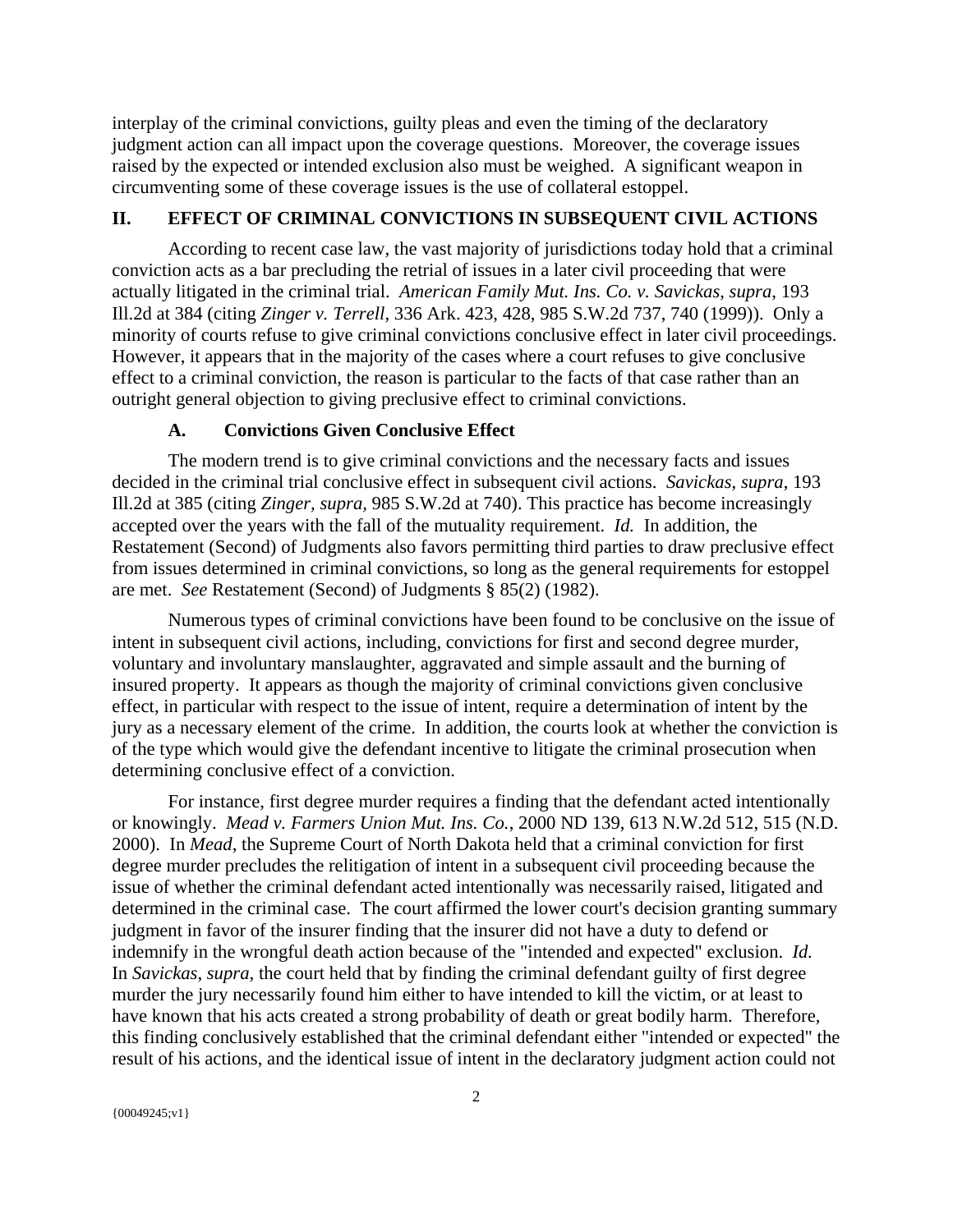be relitigated. 193 Ill.2d at 388. The court further expressed that it cannot be seriously questioned that a person charged with first degree murder had a full incentive to litigate his criminal trial. *Id.* at \*17.

 Similarly, where intent to take a life is an essential element of second degree murder and a criminal defendant is convicted, the conviction for second degree murder has been held to be conclusive evidence of the intent necessary in determining whether an insurance policy exclusion applies in a subsequent wrongful death action. *Safeco Ins. Co. of America v. Yon*, 118 Idaho 367, 369, 796 P.2d 1040, 1042 (Idaho Ct. App. 1990); *Tradewind Ins. Co., Ltd. v. Stout, supra,* 185 Haw. at 183. In *Safeco Ins. Co. of America*, a victim's heirs argued that the issue of intent for the sake of interpreting an insurance clause (i.e. subjective intent) is different from the issue of intent decided in the criminal action. The court rejected this argument noting that the jury was instructed that malice is a necessary element for second degree murder. In Idaho, malice is defined by statute as importing "a wish to vex, annoy, or injure another person, or an intent to do a wrongful action." Therefore, the court reasoned, in finding the criminal defendant guilty of second degree murder, the jury necessarily found that the defendant intended to achieve the result obtained, the death of the victim. The court precluded the victim's heirs from relitigating the issue of intent for purposes of the exclusionary clause. *Id. See also State Farm Fire & Cas. Co. v. Engstrom,* 933 F.2d 772 ( $9^{th}$  Cir. 1991).

Moreover, in some states where second degree murder can be unintended, a second degree murder conviction can be conclusive of the issue of "expected" rather than "intended" where the conviction could only have been returned by the jury if they found that the insured "expected" serious bodily injury. In *Travelers Indemnity Co. v. Walburn*, 378 F.Supp. 860 (D.D.C. 1974), malice was considered to be a necessary element to the crime of second degree murder. In that jurisdiction, a finding that the criminal defendant expected that serious bodily injury would be the result of his actions was held to be inherent in the finding of malice. Therefore, the jury's conviction for second degree murder was held to be conclusive on the issue of that the criminal defendant "intended or expected" the injury for purposes of determining insurance coverage in a subsequent civil action. *Id.*

 In *Aetna Cas. & Sur. Co. v. Jones, supra,* the Supreme Court of Connecticut held that where a criminal defendant had been convicted of first degree manslaughter, collateral estoppel precluded litigation of the criminal defendant's intent to cause injuries in a later civil proceeding, because intent was necessary to the judgment of the criminal court. In order to use the criminal conviction as conclusive evidence of intent, the court explained that the meaning of the term "intent," as that word is used in the insurance policy, must necessarily be included in the definition of intent applied by the jury in the criminal trial. The applicable Connecticut criminal statute provided that "[a] person acts 'intentionally' with respect to a result or to conduct described by a statute defining an offense when his conscious objective is to cause such result or to engage in such conduct . . . ." The court found that one could not logically find that the necessary criminal intent was present but that the intent that operates to exclude coverage under the insurance policy was not. Therefore, the determination of intent in the criminal proceeding was given conclusive effect in the subsequent declaratory judgment action. 596 A.2d at 422. *See also Cretens v. State Farm Fire & Cas.* Co., 60 F.Supp. 2d 987 (D. Ariz. 1999); In *re Nassau Ins. Co.*, 161 A.D.2d 146, 554 N.Y.S.2d 551 (N.Y. App. Div. 1990), *aff'd,* 577 N.E.2d 1039 (1991).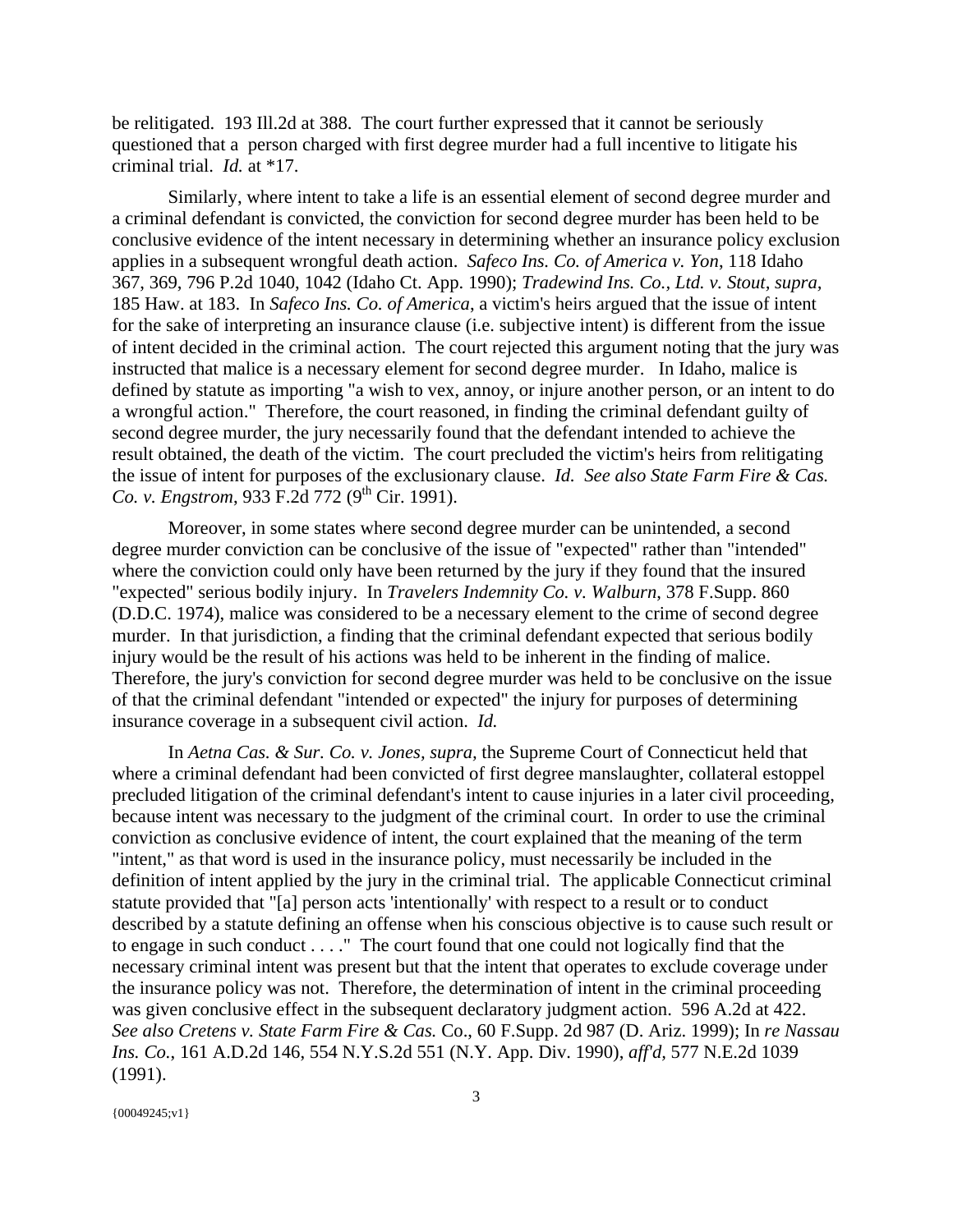In *Figueroa v. Hartford Ins. Co.*, 241 N.J. Super. 578, 575 A.2d 888 (App. Div. 1990), an insured was tried and convicted of voluntary manslaughter. Under New Jersey law, voluntary manslaughter is an intentional crime. The court held that it is well settled in New Jersey that an injured party is collaterally estopped from relitigating an insured's intent after the issue of intent has been settled in a previous criminal action. The court further explained that where an insured has been adjudged guilty of intentional criminal conduct, a party injured by the insured's actions has no cause of action against the insured's carrier for damages where the policy specifically excludes coverage for injuries caused by intentional acts. Moreover, the insured's conviction for voluntary manslaughter established that at the time of the decedent's death, the insured was not insane or suffering from a mental derangement. Consequently, the court held that the administrator of the estate of the victim was bound by the jury's determination that the insured intentionally killed the victim and has no recourse against the insurer. *Id. See also State Farm Fire & Cas. Co. v. Fisher*, 192 Mich. App. 371, 481 N.W.2d 743 (Mich. Ct. App. 1991).

 In addition, preclusive effect has been given to criminal convictions for simple and aggravated assault on the issue of intent for purposes of the "intended or expected" insurance coverage exclusion. In *Selected Risk Ins. Co. v. Bruno*, 718 F.2d 67, 69 (3<sup>rd</sup> Cir. 1983), the United States Court of Appeals for the Third Circuit held that where an insured had been convicted of simple assault for striking the victim who later died from the blow, the insurer did not have a duty to defend or afford coverage to the insured in a subsequent wrongful death action. The court, giving preclusive effect to the conviction for simple assault, held that an intentional assault precludes coverage under the insurance policy which excludes coverage for bodily damage expected or intended by the insured. *Id.* In *New Hampshire Ins. Co. v. Vardaman*, 838 F.Supp. 1132 (N.D. Miss. 1993), the insured was convicted of numerous counts of aggravated and simple assault. The insurer maintained that the insured was precluded from arguing that he did not intend to injure the victims since the jury convicted him of aggravated assault. The statute pursuant to which the insured was found guilty states that a person is found guilty of aggravated assault if he attempts to cause or purposely or knowingly causes bodily injury to another. Simple assault also requires a finding that the defendant acted intentionally. The court held that the jury convictions of aggravated and simple assault are conclusive findings that the insured acted intentionally. Significantly, the court noted that misdemeanor convictions are frowned upon when used as conclusive evidence that an issue is established due to the relative trivial nature of a misdemeanor. The court believes that there is little incentive for a party to fight misdemeanor charges. However, the court explained that the misdemeanor convictions here are different because the insured was tried for aggravated assault and the jury returned lesser included offense verdicts of simple assault. *Id.* The insured had the necessary incentive to fully and fairly litigate the issue of intent.

 In *Aetna Cas. & Surety Co. v. Niziolek*, 395 Mass. 737, 747, 481 N.E.2d 1356, 1362 (Mass. 1985), the criminal defendant was convicted of burning insured property. In Massachusetts, intent to injure or defraud the insurer is an element of the crime. Thus, the court held that the jury's guilty verdict established conclusively that the criminal defendant intended to commit the crime in the subsequent civil action.

 Moreover, some jurisdictions hold that a determination of "knowingly" committing a criminal act is sufficient for purposes of applying the intentional acts exclusion where the insured is convicted of voluntary manslaughter to deny coverage. In addition, adequate provocation (i.e.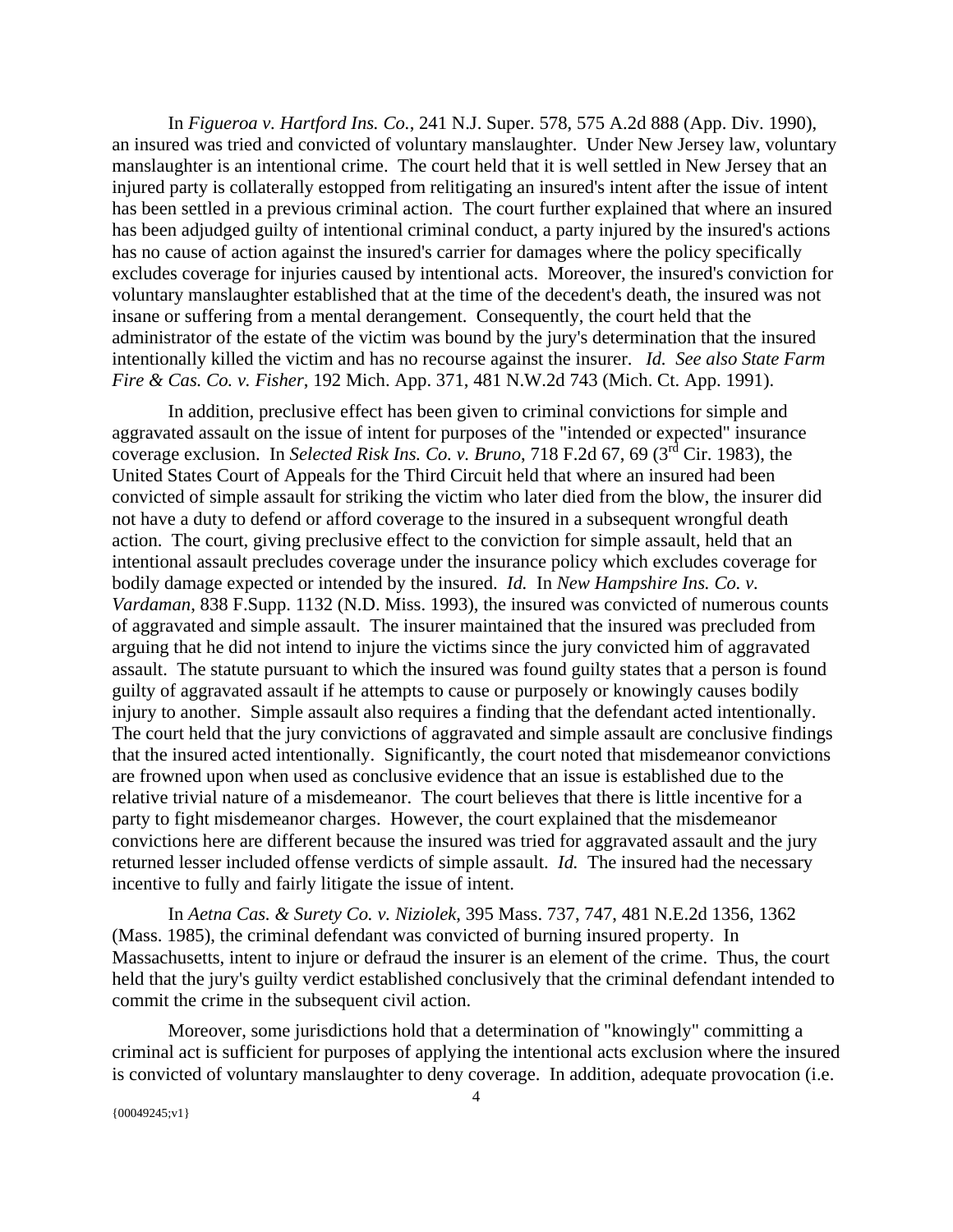provocation sufficient to arouse the passions of an ordinary person so that he loses self control) does not negate intent for purposes of an intentional act exclusion. *Cretens v. State Farm Fire & Cas. Co., supra,* 60 F.Supp. 2d at 992. In *Cretens*, the court gave preclusive effect to the insured's conviction for voluntary manslaughter and State Farm summary judgment as a matter of law based on the intentional act exclusion. *Id.* Other jurisdictions have held that conviction of a crime involving the element of "recklessness" is sufficient to trigger an intentional acts exclusion. *Allstate Ins. Co. v. Cole*, 129 Ohio App. 3d 334 (Ohio. Ct. App. 1998). In *Allstate Ins. Co.*, the court granted Allstate's summary judgment based on the intentional acts exclusion by finding that the insured's criminal conviction for involuntary manslaughter conclusively determined that the insured perversely disregarded a known risk that his conduct was likely to cause a certain result and that he should have reasonably expected injury to result. The court stated that it has repeatedly held that a criminal conviction, in and of itself, may conclusively establish intent for purposes of applying an intentional acts exclusion. Moreover, a conviction involving the element of recklessness is sufficient to trigger the exclusion. *Id.* 

 In finding criminal convictions conclusive, including, any requisite determination of intent, several jurisdictions emphasize the differences between civil and criminal litigation which they argue militate in favor of according estoppel effect to criminal convictions. A criminal defendant must be proven guilty beyond a reasonable doubt by a unanimous verdict. Those jurisdictions finding criminal convictions conclusive reason that it would be an exercise in futility to retry those same issues in a civil action where the burden is only by a preponderance of the evidence. *See Savickas, supra,*193 Ill.2d at 385; *Tradewind Ins. Co. v. Stout*, *supra*, 85 Haw. at 188. Thus, the higher burden of proof satisfied in the criminal case already encompasses the standard of proof in the civil case. *Id. See also New Hampshire Ins. Co. v. Vardaman,* 838 F.Supp. 1132, 1134 (N.D.Miss. 1993); *Travelers Indemnity Co. v. Walburn*, 378 F. Supp. 860 (D.C. 1974). In addition, the criminal defendant has a right to counsel and to a record paid for by the State on appeal. *Savickas, supra,* 193 Ill.2d at 385.

 In addition to the higher standard of proof and numerous safeguards in criminal proceedings as rationale for the rule allowing judgments in criminal proceedings to have preclusive effect in later civil actions, these courts held that giving convictions conclusive effect advances judicial economy. These jurisdictions propound that the policies of promoting judicial economy by minimizing redundant litigation, preventing inconsistent judgments which undermine the finality and integrity of the judicial system and protecting against vexatious litigation wholly support giving criminal convictions and the determination of issues necessary therein preclusive effect. *Tradewind v. Stout, supra,* 85 Haw. at 189. The courts assert that in light of the scarcity of judicial time and resources, the repeated litigation of issues that have already been conclusively resolved by a criminal court or jury "carries a considerable price tag in both money and time." *Aetna Cas. & Sur. Co. v. Jones, supra*, 596 A.2d at 424. Further, the courts contend that the application of collateral estoppel to a civil action following a criminal prosecution will prevent the diminution of public confidence in our judicial system that would potentially result if civil juries repeatedly found by a preponderance of the evidence that a convicted criminal defendant had not done something that a criminal jury had found that he had done beyond a reasonable doubt. *Aetna Cas. & Sur. Co. v. Niziolek*, *supra*, 481 N.E.2d at 1360.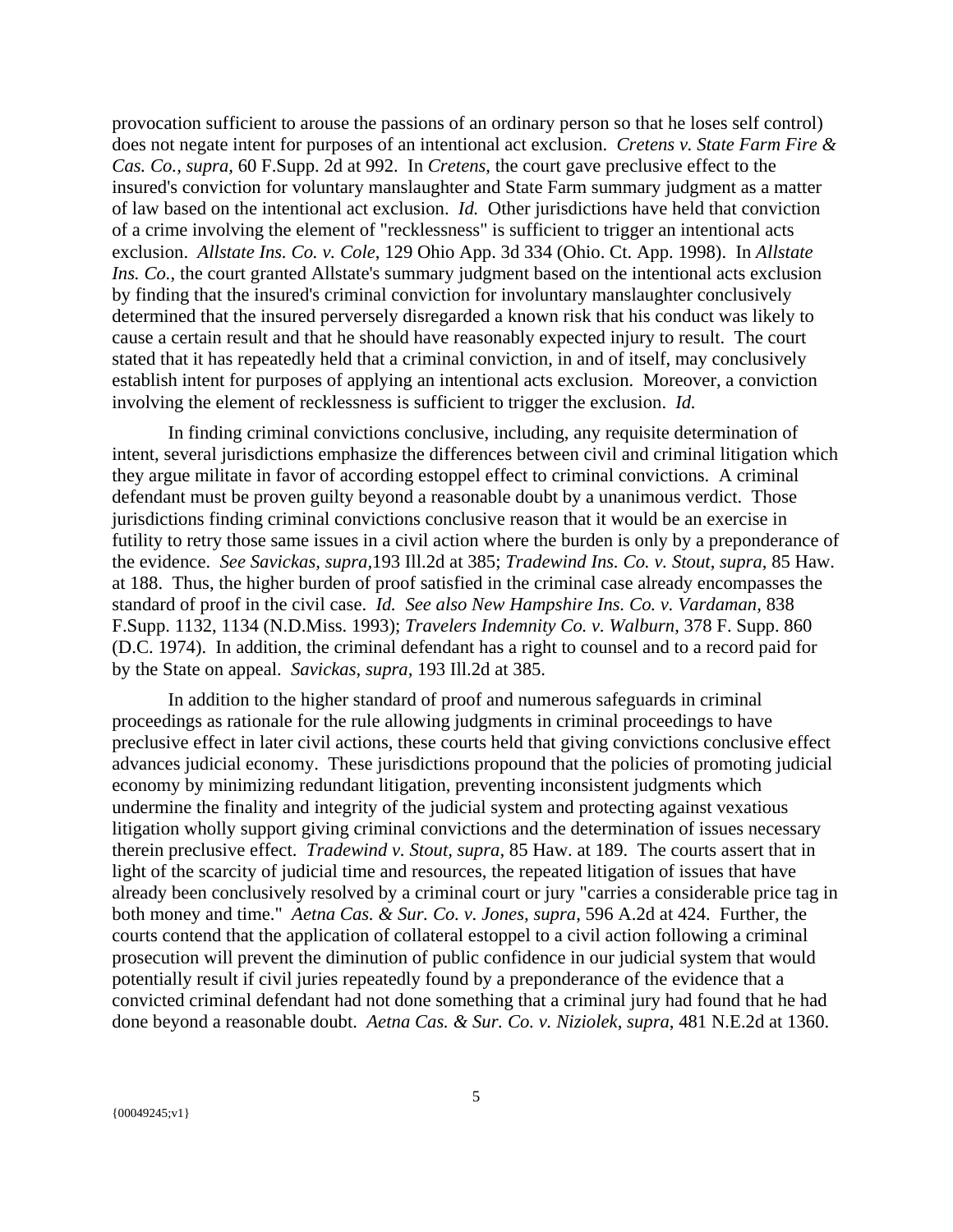#### **B. Convictions Not Given Conclusive Effect**

A minority of jurisdictions, when faced with coverage issues in subsequent civil actions, hold that the insured's intent or expectation of harm is not conclusively established where the insured is convicted on a jury verdict. For instance, Indiana does not permit the use of criminal convictions as evidence in a civil action except in very limited circumstances, excluding declaratory judgment actions relating to coverage. *Liberty Mut. Ins. Co. v. Metzler*, 586 N.E.2d 897, 902 (Ind.Ct. App. 1992). In *Liberty Mut. Ins. Co. v. Metzler*, Liberty Mutual contended that the injured party should be collaterally estopped from relitigating the question of whether its insured acted negligently or intentionally where the insured's criminal convictions, including murder, conclusively determined that the insured acted intentionally. The court refused to admit the conviction as conclusive evidence and held simply that Indiana follows the traditional rule that a criminal conviction is not admissible in a civil case, as evidence of the facts upon which it was based. *Id. See also Snodgrass v. Baize*, 405 N.E.2d 48 (Ind. Ct. App. 1980) (finding while a conviction for aggravated assault and battery carries with it an element of "intentional" or "knowing" conduct, that evidence is not conclusive as a matter of law).

 At least one court has held that a criminal conviction for a voluntary manslaughter does not have a collateral estoppel effect in determining coverage under an insurer's policy arguing that the standard of intent in the criminal and civil contexts differ. *State Farm Fire & Cas. Co. v. Pommier* 1992 U.S. Dist. LEXIS 2487, \*8 (N.D. Cal. 1992). In *Pommier*, the court refused to give collateral estoppel effect to a conviction of voluntary manslaughter on the basis that the standard for intent in the criminal context differs from the standard of intent in the insurance coverage context. 1992 U.S. Dist. LEXIS at \*10-13. The court stated that in the criminal proceedings, the jury did not consider volitional control. Therefore, because the volitional aspect of the insured's mental capacity was not fully litigated in the criminal proceeding, collateral estoppel did not apply. *Id.* at \*14.

 In other situations, the fact of intoxication may affect whether or not a court in a later civil proceeding is willing to give preclusive effect to a criminal conviction. In *Hunter v. Farmers Ins. Co. of Oregon*, 135 Ore. App. 125, 898 P.2d 201 (Or. Ct. App. 1995), the insured was convicted of third degree assault. The court refused to give conclusive effect to the assault conviction. The court explained that under Oregon statutory law, a criminal defendant may be found guilty of reckless conduct even though the defendant is entirely unaware of his actions because of intoxication. The volitional act in such cases is presumed to be the act of becoming intoxicated. Therefore, the court held that the assault conviction only evidenced reckless conduct which did not establish that the insured intended to harm the victim or that he acted intentionally. *Id.*

 In addition, in *Aetna Cas. & Sur. Co. v. Best*, 1996 Conn. Super. LEXIS 229 (Conn. Super. Ct. 1996), contrary to *Allstate Ins. Co. v. Cole*, the court held that conviction of a crime in which recklessness is a necessary element, should not be given preclusive effect as a determination of intent. In *Aetna Cas. & Sur. Co. v. Best*, an insured was convicted of manslaughter in the second degree. The applicable Connecticut statute provides that a person is guilty of manslaughter when he recklessly causes the death of another person. The court expressed that reckless conduct is not intentional conduct because one who acts recklessly does not have a conscious objective to cause a particular result. *Id.* (citations omitted). Therefore, the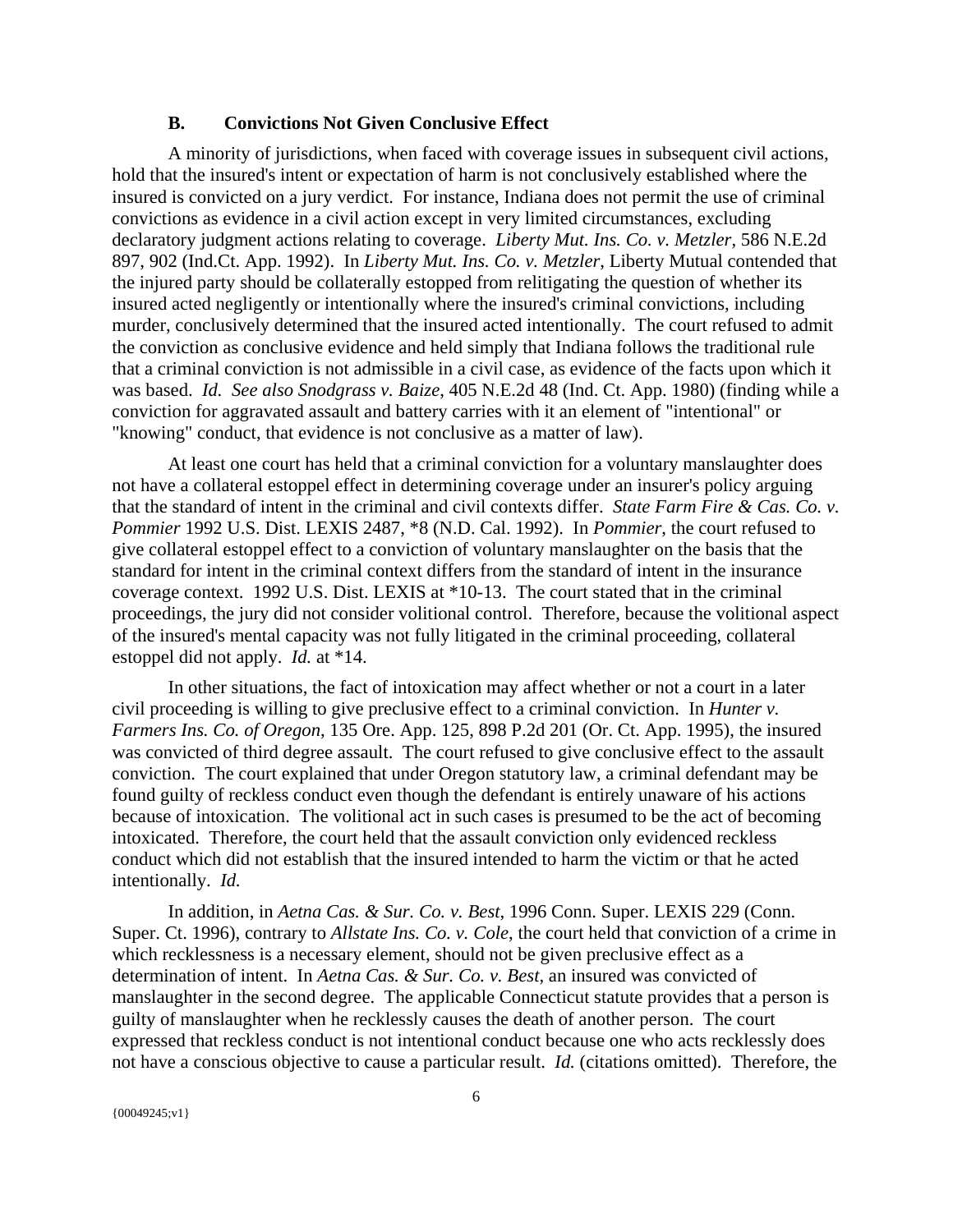court held that because an issue must have been actually decided and the decision must have been necessary to the judgment for collateral estoppel to apply, the issue of intent was not conclusively established and can be litigated in the civil action. 1996 Conn. Super. LEXIS at \*7- 11.

 Similarly, in *Wiggins v. Hampton*, 78 Ohio App. 3d 669 (1992), the court held that a determination that an insured "knowingly" caused injury is not akin to a determination of intent. In *Wiggins*, the insured was convicted of aggravated assault. The court found that a conviction for aggravated assault does not conclusively establish, as a matter of law, that physical harm was expected or intended. *But see Cretens v. State Farm Fire & Cas. Co., supra,* 60 F.Supp. 2d at 992.

 Nonetheless, the current trend and the law in the majority of jurisdictions today is to hold criminal convictions which require a finding of intent as conclusive of the issue of intent in subsequent civil proceedings.

# **III. EFFECT OF GUILTY PLEAS IN SUBSEQUENT CIVIL ACTIONS**

 Although not as pronounced as the modern trend giving criminal convictions conclusive effect in later civil actions, there may also be a trend developing among jurisdictions to give guilty pleas and all issues necessarily determined by the conviction conclusive effect in later civil actions. However, nothing approaching a consensus has emerged and there are still numerous jurisdictions which refuse to give collateral estoppel effect to guilty pleas. As discussed more fully below, the most prevalent issue the disputing courts appear to focus on is whether the "actually litigated" requirement of the collateral estoppel doctrine has been met where a conviction by guilty plea has been entered.

## **A. Guilty Pleas Given Conclusive Effect**

Many jurisdictions hold that a guilty plea is equivalent to a conviction after trial for collateral estoppel purposes and precludes litigation in a subsequent civil action of all issues necessarily determined by the conviction, including intent. *State Farm Fire & Cas. Co. v. Fullerton*, 118 F.3d 374 (5th Cir. 1995); *Colorado Farm Bureau Mut. Ins. Co. V. Snowbarger*, 934 P.2d 909 (Colo. Ct. App. 1997); *State Farm Fire & Cas. Co. v. Sallak*, 140 Ore. App. 89, 914 P.2d 697 (Or. Ct. App. 1996); *State Mut. Ins. Co. v. Bragg*, 589 A.2d 35 (Me. 1991); *State Farm Fire & Cas. Co. v. Groshek*, 161 Mich. App. 703, 411 N.W.2d 480 (Mich. Ct. App. 1987); *Merchants Mutual Ins. Co. V. Arzillo*, 98 A.D.2d 495, 472 N.Y.S.2d 97 (N.Y. App. Div. 1984); *Ideal Mut. Ins. Co. v. Winker*, 319 N.W.2d 289 (Iowa 1982).

 There is perhaps a trend developing among jurisdictions to treat guilty pleas and all issues necessarily determined in the conviction as conclusive in later civil proceedings. *State Farm Fire & Cas. Co. v. Fullerton*, *supra*, 118 F.3d at 381. In *State Farm Fire & Cas. Co. v. Fullerton*, the United States Court of Appeals for the Fifth Circuit, in a case of first impression, was faced with the issue of whether an insured's guilty plea satisfies the requisites of collateral estoppel in a later civil proceeding concerning coverage. After conducting a thorough review of jurisdictions across the country, the court found little guidance due to the unsettled state of law but noted that the more recent decisions tended to favor treating a guilty plea as the equivalent of a conviction after a trial, as conclusive. 118 F.3d at 381.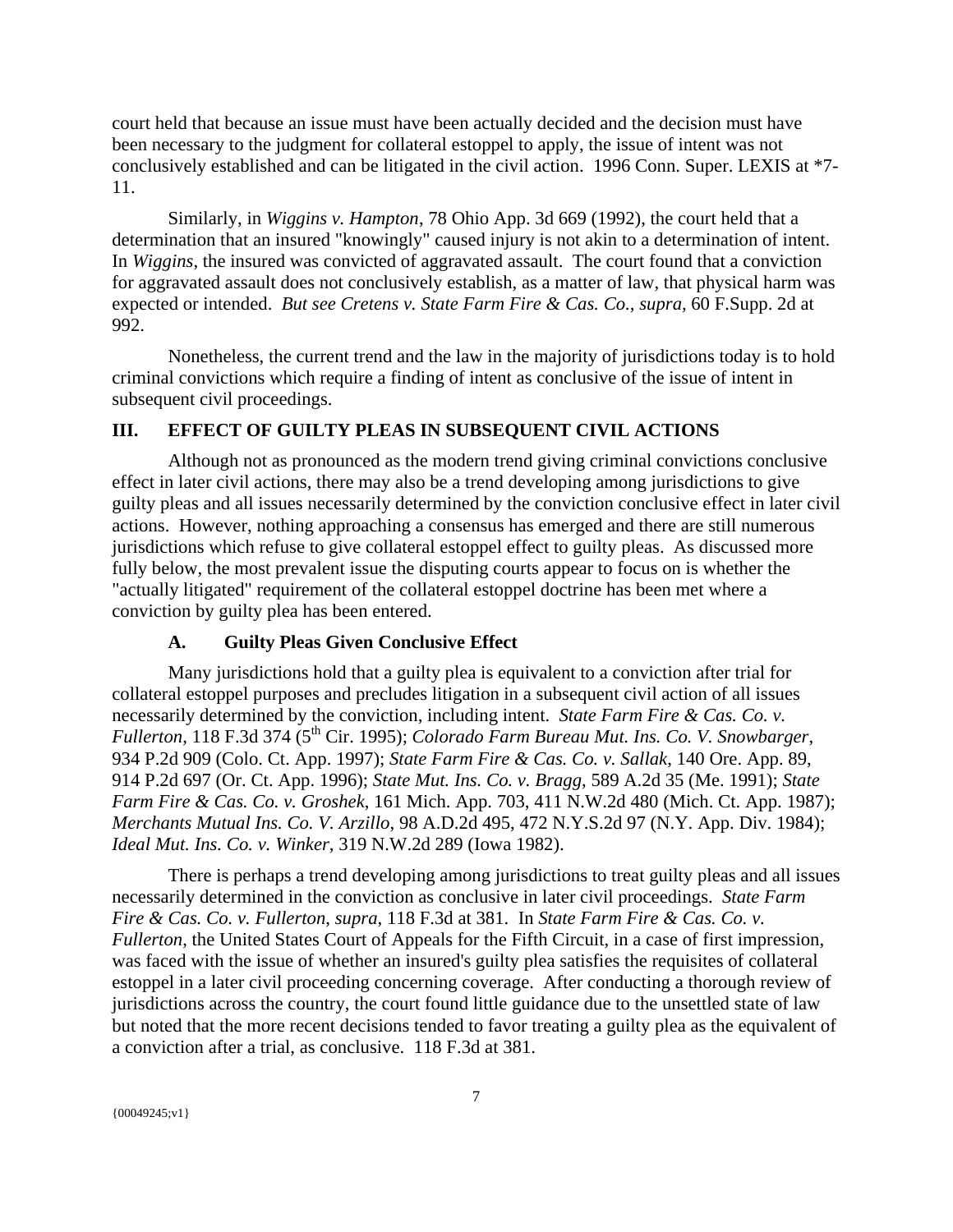In *Fullerton*, the insured plead guilty to murder. The heirs of the victims brought wrongful death actions against the insured in state court. The insurer, State Farm, then moved for summary judgment on the theory that the insured's conviction by guilty plea collaterally estopped the heirs from litigating the insured's intent. In determining the preclusive effect of the guilty plea, the court first analyzed whether a guilty plea counts as "full and fair litigation" of the facts necessary to establish the elements of the crime. The court held that the insured's criminal proceedings included a full and fair airing of his intent. The court reasoned that the insured had a full hearing and a right to appeal his conviction. *Id.* at 382.

 The court in *Fullerton* next analyzed whether the insured's guilty plea counts as a full and fair litigation for the victim's heirs. The court held that because the heirs are in privity with the insured as a result of the derivative nature of their recovery under the policy, and because the insured had a strong incentive to defend himself in the criminal trial, it was fair give the insured's guilty plea preclusive effect against the victim's heirs. *Id*. at 386. *See also State Mut. Ins. Co. v. Bragg*, 589 A.2d 35, 38 (Me. 1991) (finding insured's unilateral action in pleading guilty precludes the victims of his actions from pursuing a negligence theory).

 A commonly debated issue regarding the preclusive effect of guilty pleas is whether a guilty plea meets the "actually litigated" requirement which is necessary to invoke the doctrine of issue preclusion. Several courts propound that the "actually litigated" requirement is satisfied upon the application of the "factual basis rule" which must be complied with before a court may accept a guilty plea in several jurisdictions. *State Farm Fire & Cas. Co. v. Sallak*, *supra*, 914 P.2d at 700; *Ideal Mutual Ins. Co. v. Winker*, *supra*, 319 N.W.2d at 295.

 In *State Farm Fire & Cas. Co. v. Sallak*, State Farm brought a declaratory judgment action seeking a determination that it had no duty to indemnify its insured where the insured plead guilty to "knowingly causing physical injury." The insured contended that the entry of a guilty plea does not satisfy the "actually litigated" requirement of issue preclusion, because no adversarial litigation takes place and no findings of fact are made. 914 P.2d at 700. Under Oregon law, after accepting a guilty plea, a court cannot enter a judgment without "making such inquiry as may satisfy the court that there is a factual basis for the plea" (i.e. factual basis rule). The court held that because the factual basis rule requires that the trial court be convinced that the plea is founded on fact, the acceptance of the insured's plea is the equivalent of a judicial determination of each of the material elements of the crime and satisfies the "actually litigated" requirement of issue preclusion. In addition, the court contended that the issue of whether the insurer knowingly or intentionally caused the victim's injuries was the same in the criminal case and the current action, the insured had a full and fair opportunity to be heard, the insured knowingly and voluntarily waived his right to a trial by jury, the right to present evidence and the right to confront witnesses, and the insured established to a judge's satisfaction that his plea was voluntarily and intelligently made. Therefore, the court gave preclusive effect to the insured's guilty plea and incumbent determination of intent. *Id.* 

Similarly, in *Ideal Mut. Ins. Co. v. Winker*, *supra*, the Iowa Supreme Court held that it expressly prohibits "relitigation concerning an essential element of a crime when the accused has tendered a guilty plea, which necessarily admits the elements of the crime, and the court has ascertained that a factual basis exists for the plea and accepts it." 319 N.W.2d at 295. The court explained that although the parties do not litigate the question of whether the accused committed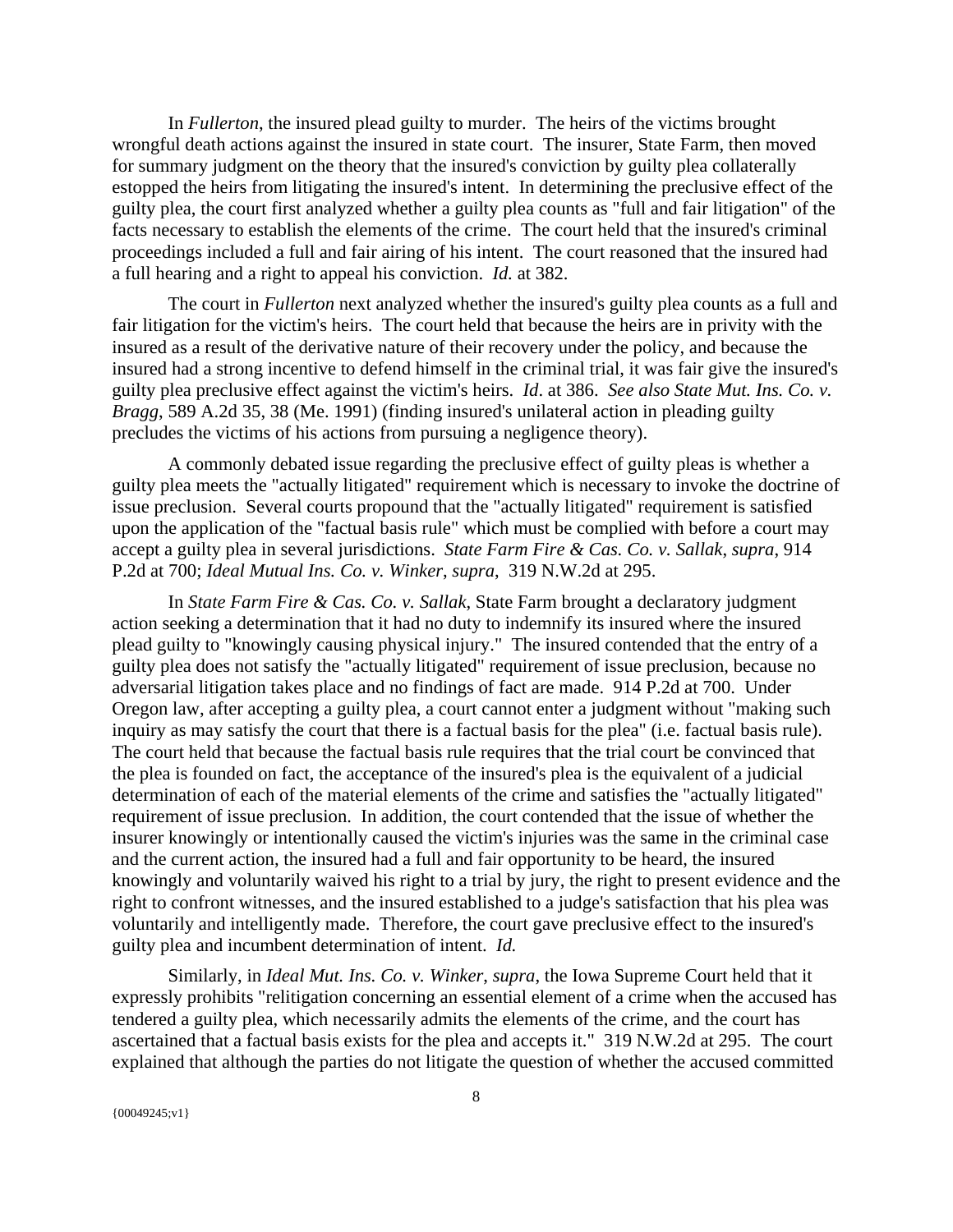each element constituting the crime, the effect of the "factual basis rule" is to require the existence of evidence sufficient to convince the court that the plea is founded on fact. Once a guilty plea is accepted, a judicial determination has thus been made with respect to the essential elements of the crime and this requirement is sufficient to meet the "fully and fairly litigated" element of issue preclusion. *Id.* In addition, the court noted that the insured, faced with the prospect of prolonged litigation, had an adequate incentive to litigate the issue of intent. Therefore, the conditions necessary to invoke issue preclusion had been established.

 Moreover, some jurisdictions give preclusive effect to Serrano or Alford-type guilty pleas. A Serrano or Alford plea occurs where a criminal defendant pleads guilty to a crime to minimize the risk of being found guilty after trial, but never admits that he or she in any way, committed any of the acts alleged in connection with the crime or any wrongdoing. *Merchants Mutual Ins. Co. v. Arzillo*, *supra*, 98 A.D.2d at 504. There is no admission of the facts justifying the conviction. *Id.* Notwithstanding, these courts hold that the issues representing the essential elements of the crime have necessarily been judicially determined by the plea, so that a criminal defendant is estopped to contest them in a subsequent civil action. *Id.* at 505-06.

 In *Merchants Mutual Inc. Co. v. Arzillo*, *supra*, insured entered a Serrano-type plea of guilty to arson in the fourth degree and claimed that he was framed and continued to protest his innocence after he was sentenced. *Id.* at 496. The insured contended that due to his Serrano type guilty plea, the facts constituting the crime charged were never litigated and are not subject to collateral estoppel. The court held that the doctrine of collateral estoppel applied to the insured's plea of guilty and the insured was estopped from contesting the operative facts of the crime, including intent. *Id.* at 507. The court stated that the doctrine of issue preclusion as it has developed in New York mandated a holding that the insured's guilty plea conclusively established his commission of the elements of the crime. The court rationalized that although not actually litigated, the issues have necessarily been determined by the plea. The court commented that a criminal defendant who enters a Serrano plea is no less guilty than one who is convicted by a jury for the same charge or by a conventional guilty plea, and is subject to no less punishment. Those who knowingly and voluntarily plead guilty to substantial criminal charges should not expect courts to look behind convictions based on such pleas in order to reprieve them of adverse civil implications that may follow. *Id.* at 507.

Several courts explicitly hold that intent is an issue that, when finally decided in a previous criminal prosecution, including convictions by guilty plea, cannot be relitigated so as to avoid the intentional acts exclusion of an insurance policy. *Colorado Farm Bureau Mut. Ins. Co. v. Snowbarger*, *supra*, 934 P.2d at 911; *State Farm Fire & Cas. Co. v. Groshek*, *supra*, 411 N.W.2d at 484.These courts hold that treating the question of intent as resolved will not only cut short declaratory judgment suits, but it will also accelerate the adjudication of victims' suits against an insured who has admitted his responsibility for a criminal act. *State Farm Fire & Cas. Co. v. Fullerton*, *supra*, 118 F.3d at 386-87. The courts recognize that although criminal defendants sometimes enter guilty pleas for reasons other than the truth of the charges against them, it is more disconcerting when a judicial system tolerates the continued incarceration of those defendants and at the same time awards civil damages based on findings that those defendants did not commit all the elements of the crimes for which they are being punished. *Id.*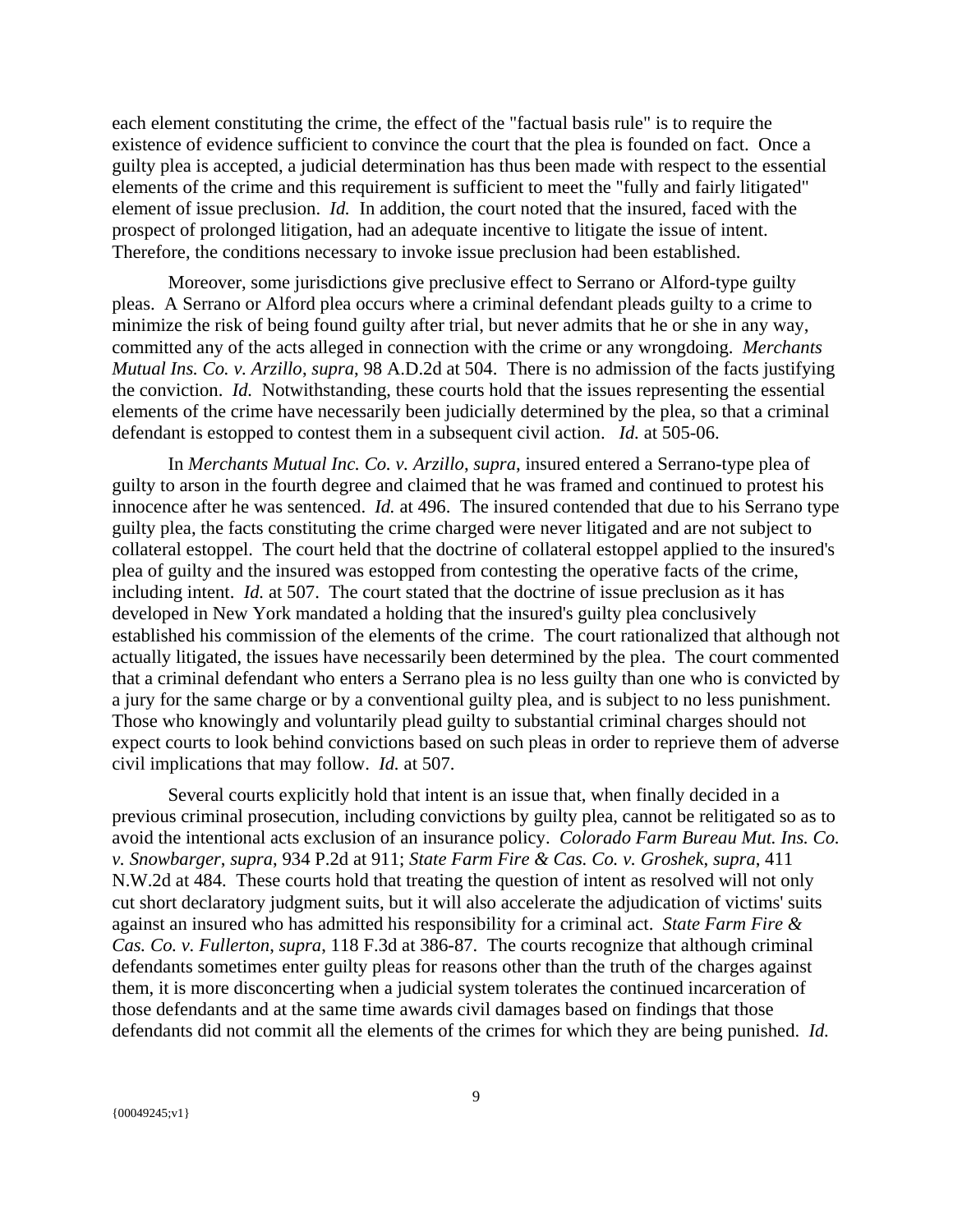In *State Farm Fire & Cas. Co. v. Groshek*, *supra*, the court held that a guilty plea to a specific intent crime is dispositive of the expectation-of-injury question in the declaratory judgment action brought by the insurer under the insurance policy's exclusionary clause for injuries "expected or intended by the insured." The court explained that an insured's plea of guilty to an intentional crime involving intentional conduct dispels any triable factual issue regarding the insured's intention or expectation to cause injury to the victim. 411 N.W.2d at 484*. See also Colorado Farm Bureau Mut. Ins. Co. v. Snowbarger*, *supra*, 934 P.2d at 911 (finding where insured pled guilty to sexual assault against defendant in underlying criminal action, intent was decided in the underlying criminal action and could not be relitigated to avoid the intentional acts exclusion of the insured's policy).

In *State Farm Fire & Casualty Co. v. Gorospe*, 106 F. Supp. 2d 1028 (D. Haw. 2000), the insured plead no contest to voluntary manslaughter arising out of a shooting death of another. The court did not analyze the facts under collateral estoppel. It instead explained that a plea of no contest is different from a guilty plea in that the defendant does not admit guilt. *Id*. at 1034. The court further explained that "[d]efendants in criminal cases often plead guilty to lesser charges to avoid the risks associated with trial" while "a judge accepts the plea because the attendant circumstances and the evidence demonstrate with reasonable certainty that the defendant committed the crime to which he is pleading." *Id*. Therefore, as to the shooting at hand, the court found that no "accident" or "occurrence" had occurred, and also the victim's injuries were "expected" under the intentional act exclusion, so coverage was precluded. *Id*. at 1033-34.

*But see Vanguard Insurance Co. v. Bolt*, 204 Mich. App. 271 (Mich. Ct. App. 1994). In *Vanguard* the fourteen-year old defendant plead guilty to assault and battery, a specific intent crime.The court noted that normally a defendant's plea of guilty to a specific intent crime is dispositive in determining the applicability of an intentional acts exclusion in an insurance policy. *Id.* at 275. However, because Michigan has a statute providing that juvenile convictions are not admissible as substantive evidence in any civil proceeding, the court found that the general rule did not apply to minors, and therefore the guilty plea did not have any bearing on coverage. *Id*. at 275-76.

#### **B. Guilty Pleas Not Given Conclusive Effect**

Other jurisdictions refuse to give guilty pleas conclusive effect in subsequent civil actions holding that guilty pleas are not fully litigated matters for collateral estoppel purposes. *Mulkins v. Allstate Ins. Co.*, 2000 U.S. App. LEXIS 8208 (9<sup>th</sup> Cir. April 21, 2000); *Stidham v. Millvale Sportsmen's Club*, 421 Pa. Super. 548, 618 A.2d 945 (Pa. Super. Ct. 1992); *New York Underwriters Ins. Co. v. Doty*, 58 Wn. App. 546, 794 P.2d 521 (Wash. Ct. App. 1990); *Garden State Fire & Cas. Co. v. Keefe*, 172 N.J. Super. 53, 410 A.2d 718 (App. Div. 1980), *cert. denied*, 84 N.J. 389 (1980); *Teitelbaum Furs, Inc. v. Dominion Ins. Co.*, 58 Cal. 2d 601, 375 P.2d 439 (Cal. 1962), *cert. denied*, 372 U.S. 966 (1963). (Superseded by statute in part on other grounds.)

 In *Aetna Cas. & Sur. Co. v. Niziolek*, *supra*, the Supreme Court of Massachusetts explicitly rejected the notion that the "factual basis rule" which requires that the trial court be convinced that the plea is founded on fact is the equivalent of a judicial determination of each of the material elements of the crime and satisfies the "actually litigated" requirement of issue preclusion. Rather, the court reasoned that while the judge taking the plea must satisfy himself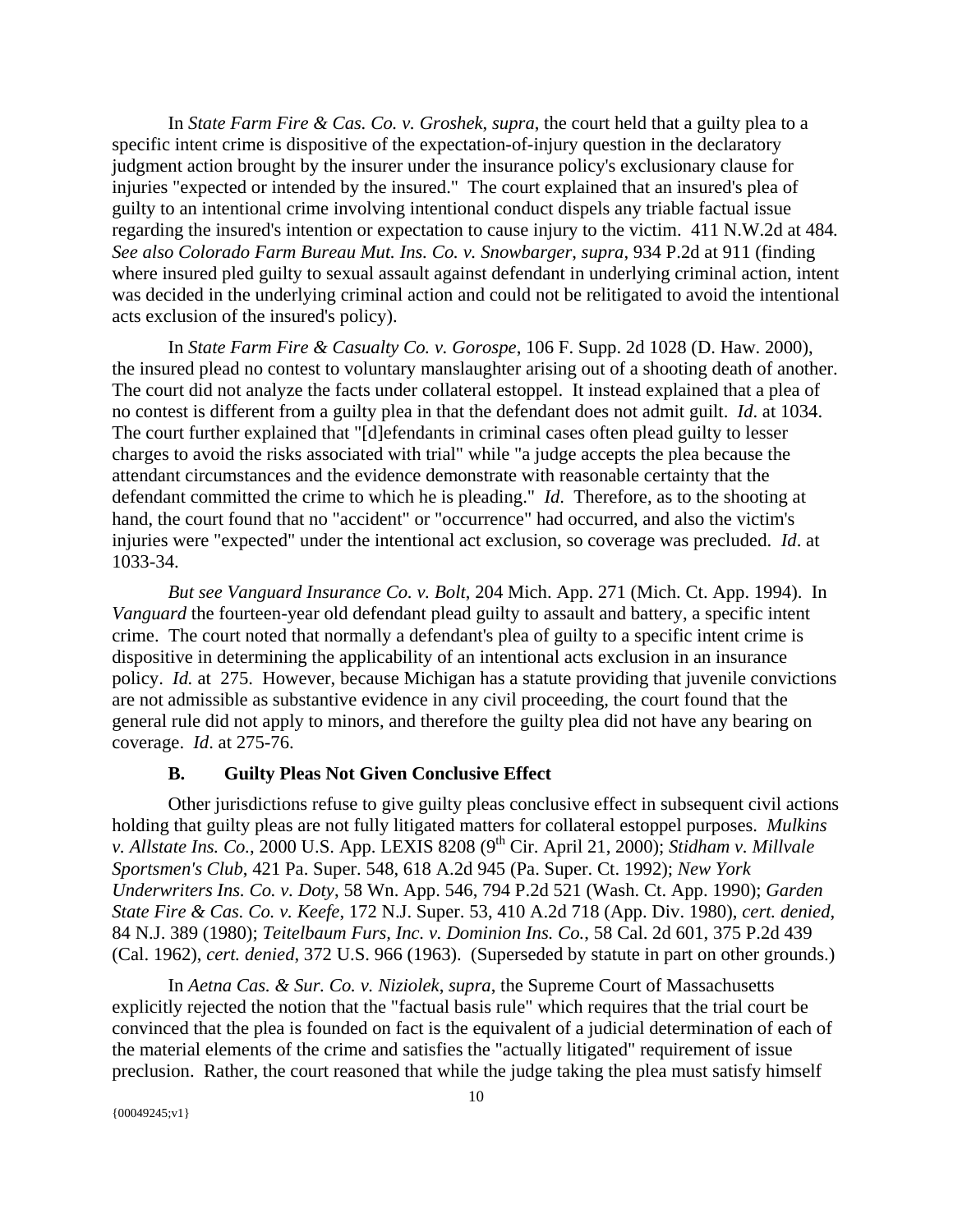that there is a factual basis for a charge, he need not find that the defendant actually committed the crime to which he is pleading guilty. 395 Mass. at 749. Therefore, the taking of a guilty plea is not the same as a full adjudication on the merits. Moreover, the court noted, because there have been no findings, a conviction after a plea of guilty does not present the possibility of inconsistent factual determinations. Thus, for collateral estoppel purposes, the court held that those factors justify treating a guilty plea differently than a conviction after a trial. *Id.*

 Some courts hold that it is unfair to invoke collateral estoppel against a party due to a guilty plea because a defendant's option to forgo litigation is usually for reasons having little or nothing to do with the nature of the issues of the crime itself and, thus, does not represent a full and fair litigation of the issues. *Stidham v. Millvale Sportsmen's Club*, *supra*, 618 A.2d at 952; *Garden State Fire & Cas. Co. v. Keefe*, *supra*, 410 A.2d at 721.

 In *Garden State Fire & Cas. Co. v. Keefe, supra*, the court held that a guilty plea does not constitute a full and fair litigation of the issues, including the issue of the insured's intent. The court reasoned that a guilty plea simply represents an insured's option to forego litigation and usually for reasons having nothing to do with the nature of the issues themselves. The court held that it would be unfair to preclude the victim from relitigating the issue of intent and seeking a civil recovery, as a result of the defendant's wholly unilateral and self-interested decision to waive trial of the criminal charge. 410 A.2d at 721. In *Stidham v. Millvale Sportsmen's Club*, *supra*, the court found that a guilty plea of third-degree murder while severely intoxicated does not establish the insured's intent to kill the victim. The court explained that a guilty plea may be no more than a trial technique whereby the defendant seeks to avoid a lengthy trial, and does nothing to enlighten the court regarding the criminal defendant's intent. Thus, a guilty plea cannot be held conclusive of a criminal defendant's intent. 618 A.2d at 952.

 Similarly, in *Teitelbaum Furs, Inc. v. Dominion Ins. Co.*, 58 Cal. 2d 601, 375 P.2d 439 (Cal. 1962), the Supreme Court of California declared that it does not serve the public policy underlying collateral estoppel (i.e. limiting litigation by preventing a party who has had a fair trial on an issue from again drawing it into controversy) to make a guilty plea conclusive in a later civil suit. Rather, the public policy underlying collateral estoppel must be considered together with the policy that a party must not be deprived of a full and fair adjudication. The court expressed that when a guilty plea has been entered, no issues have been "drawn into controversy" by a "full presentation" of the case. Therefore, considering fairness to civil litigants and regard for the efficient administration of criminal justice, the court refused to preclude the party who plead guilty to the criminal charge from litigating the same issues in a civil action. 375 P.2d at 441. *See also Mulkins v. Allstate Ins. Co., supra*, 2000 U.S. App. LEXIS at \*3 (holding a criminal judgment arising out of a guilty plea cannot be used for purposes of collateral estoppel under California law).

 Courts have also held that the "full and fair opportunity" to litigate requirement of issue preclusion is not met in situations involving Serrano or Alford type pleas. *New York Underwriters Ins. Co. v. Doty*, *supra*, 794 P.2d at 524-25. In *New York Underwriters Ins. Co. v. Doty,* an insurer sought a declaration of non-coverage for damages sought by the insured's former spouse in a civil suit based on the insured's physical and sexual assault. The insured entered an Alford-type guilty plea for second degree rape in an earlier criminal trial. The court, relying upon *Teitelbaum Furs, Inc. v. Dominion Ins. Co., supra*, held that a criminal defendant's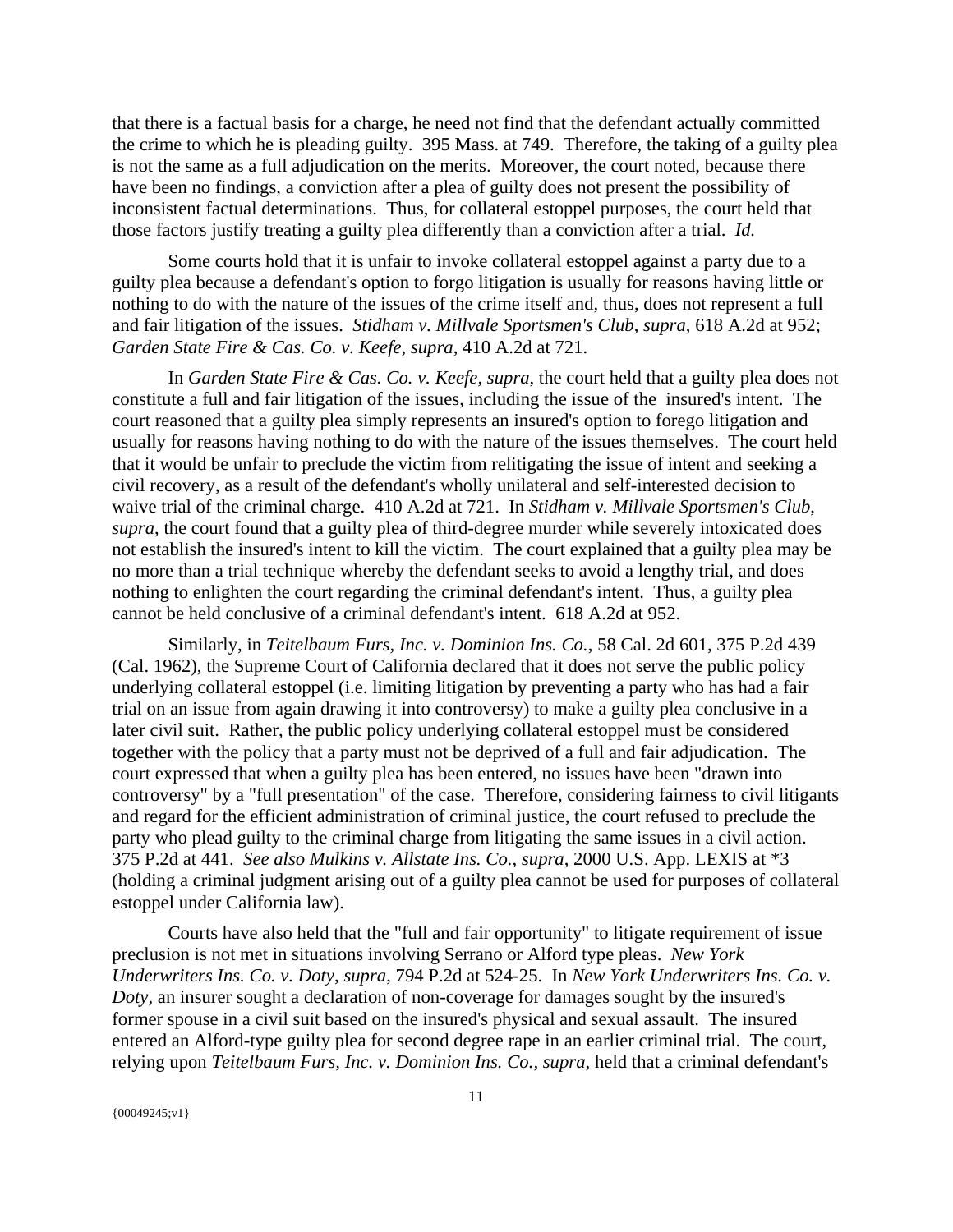entry of an Alford-type guilty plea constitutes an admission of intent to commit the acts underlying the criminal charge but does not collaterally estop the defendant from later claiming a lack of intent to commit such acts. The court held that an Alford-type plea does not allow a "full and fair opportunity" to litigate the issue of intent. *Id.* 

# **IV. Timing of Declaratory Judgment Actions to Deny Coverage Based on Conclusive Effect of Conviction or Plea in Subsequent Civil Action**

A declaratory judgment action prior to the trial of a civil action against an insured may be a valuable means of resolving coverage questions where those questions are independent and separable from the claims asserted in a pending suit by an injured third party. *Brohawn v. Transamerica Ins. Co.*, 276 Md. 396, 347 A.2d 842, 848. For example, where an insurer claims lack of coverage because of the insured's failure to comply with contract provisions such as the notification clause or failure to pay premiums, a declaratory judgment action would ordinarily be appropriate. *Id.*

 However, where an insurer seeks to have the issue of intent resolved subsequent to a nonconclusive criminal conviction or plea of guilty as the result of a later civil action, the issue of intent is one which would be fully decided in the pending tort action. 347 A.2d at 847. Therefore, a declaratory judgment action would not be appropriate, as the factual issues relied upon to deny coverage (i.e. whether any injuries were intentionally inflicted) would be resolved by the jury in the pending tort suit. *Id.*

 Similarly, in *State Farm Fire & Cas. Co. v. Shelton*, 176 Ill. App. 3d 858, 531 N.E.2d 913, (Ill. App. Ct. 1988) (superceded by statute in part on other grounds), after an insured was convicted of voluntary manslaughter, a wrongful death action was instituted against him. The conviction for manslaughter was not held to be conclusive evidence of intent. The court was faced with the issue of whether an insurance company can institute a declaratory judgment action to determine its duty to defend its insured in the underlying personal injury action, before the resolution of that litigation, on the grounds that the insured was convicted of an intentional crime arising out of the incident. 531 N.E.2d at 915. The court held that when an insured's conduct is covered under the policy, it must not determine disputed factual issues that are crucial to the insured's liability in the underlying personal injury lawsuit such as intent. *Id.* at 917. The court opined that had the insured admitted an intent to harm, then resolution of a declaratory judgment action on the coverage issue may have been appropriate before the underlying lawsuit was resolved. *Id.* at 917-18.

 In *Stidham v. Millvale Sportsmen's Club*, *supra*, an insured plead guilty to third degree murder and aggravated assault. The insurer made an independent decision refusing to defend the insured in both the criminal action and the subsequent civil action. 618 A.2d at 950. The insurer denied coverage and a defense based on its position that the insured's acts were intentional and, therefore, excluded under the policy. In the subsequent civil trial, the court found the insured was negligent. *Id.* at 955.

 The court held that the insurer was bound by the trial court's findings of negligence. The court explained that the insurer did not pursue the available declaratory judgment procedure at the outset in order to definitively determine its duty to defend its insured. The court held that the insured had an opportunity to litigate the issue of the insured's intent and was now bound by the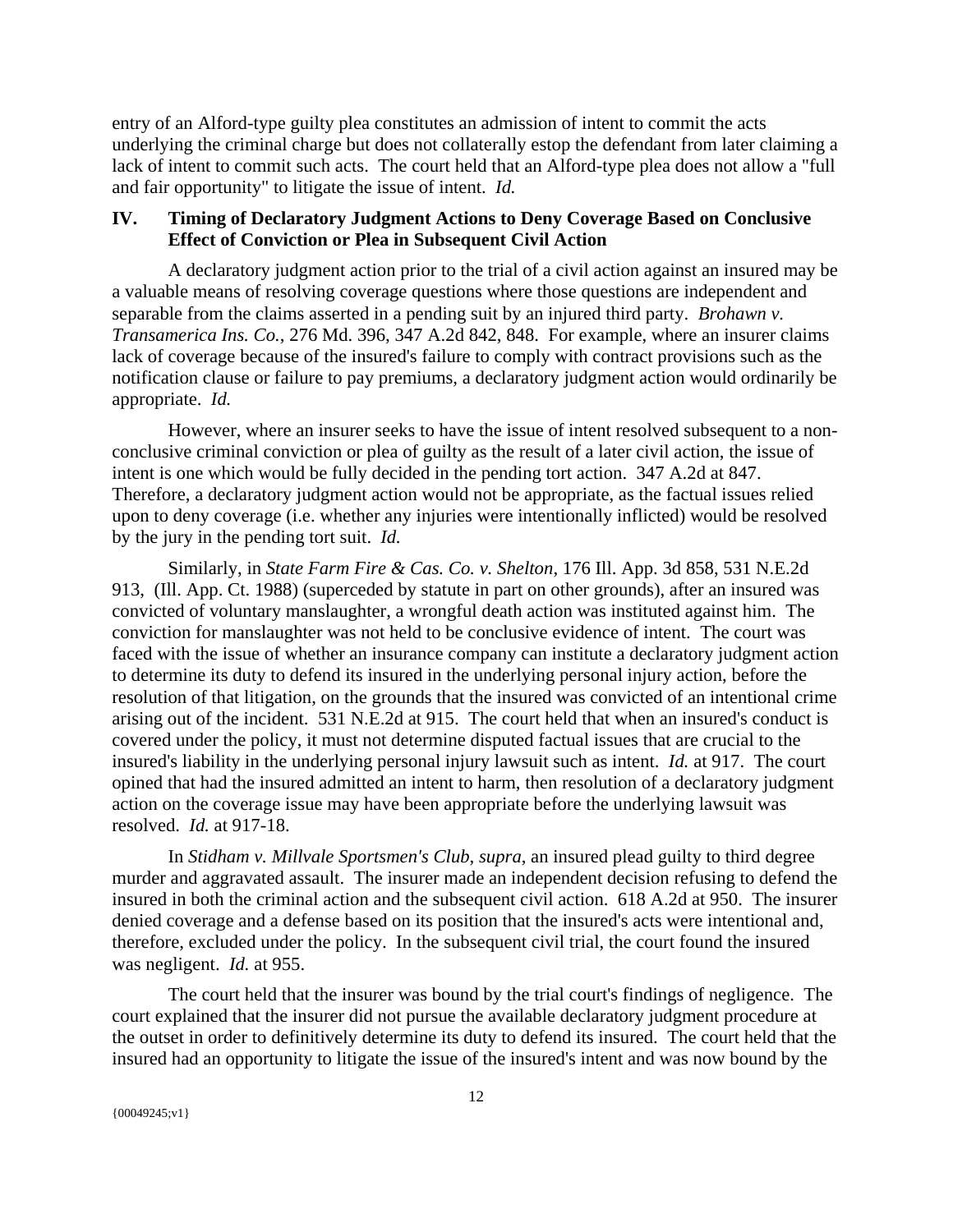court's finding of negligence as a result of its cavalier approach to the legal proceedings. The court further expressed that a declaratory judgment action, though not required by law, might have resolved at the outset the issue of the insurer's duty to defend and the issue of intent. *Id.* at 955-56.

# **V. IMPACT OF CRIMINAL CONVICTIONS ON THE INNOCENT CO-INSURED**

 Often, an innocent co-insured will argue that the actions of the "guilty" co-insured should not be attributed to him or her. Although from a fairness issue, the argument might be compelling, the resolution of policy coverage with regard to the innocent co-insured frequently rests on interpretation of the articles "an," "any," and "the." *Compare Vance v. Pekin Insurance Company,* 457 N.W.2d 589 (Iowa 1990); *Dolcy v. Rhode Island Joint Reinsurance Association,* 589 A.2d 313 (R.I. 1991); *Osbon v. National Union Fire Insurance Company,* 632 So.2d 1158 (La. 1994); *Watson v. United Services Automobile Association,* 566 N.W.2d 683 (Minn. 1997); *State Farm Fire & Casualty Insurance Company v. Miceli,* 518 N.E.2d 357 (Ill. 1987).

 In *Vance v. Pekin Insurance Company,* 457 N.W.2d 589 (Iowa 1990), Mrs. Vance, the plaintiff, argued that she was covered for her loss after her husband burned down their home. The policy contained the following language:

In this policy, "you" and "your" refer to the "named insured" shown in the declaration and the spouse if a resident of the same household. "We," "us" and "our" refer to the company providing this insurance. In addition, certain words and phrases are defined as follows:

- 3. "insured" means you and residents of your household who are:
	- a. your relatives; or
	- b. other persons under the age of 21 and in the care of any person named above.

. . .

. . .

We do not insure for loss caused directly or indirectly by any of the following: such loss is excluded regardless of any other cause or event contributing concurrently or in any sequence to the loss.

. . .

8. Intentional Loss, meaning any loss arising out of any act committed:

a. by or at the direction of *an* insured. [Emphasis added.]

The parties agreed that the case turns on whether the italicized word "an" before the word "insured" was ambiguous. The test for ambiguity was whether a reasonable person would read more than one meaning into the word. The Iowa Supreme Court held, that measured by this test, the word "an" was not ambiguous. The innocent co-insured was therefore denied coverage under this policy.

In *Dolcy v. Rhode Island Joint Reinsurance Association,* 589 A.2d 313 (R.I. 1991)*,* the Supreme Court of Rhode Island held that whether an innocent co-insured may recover under a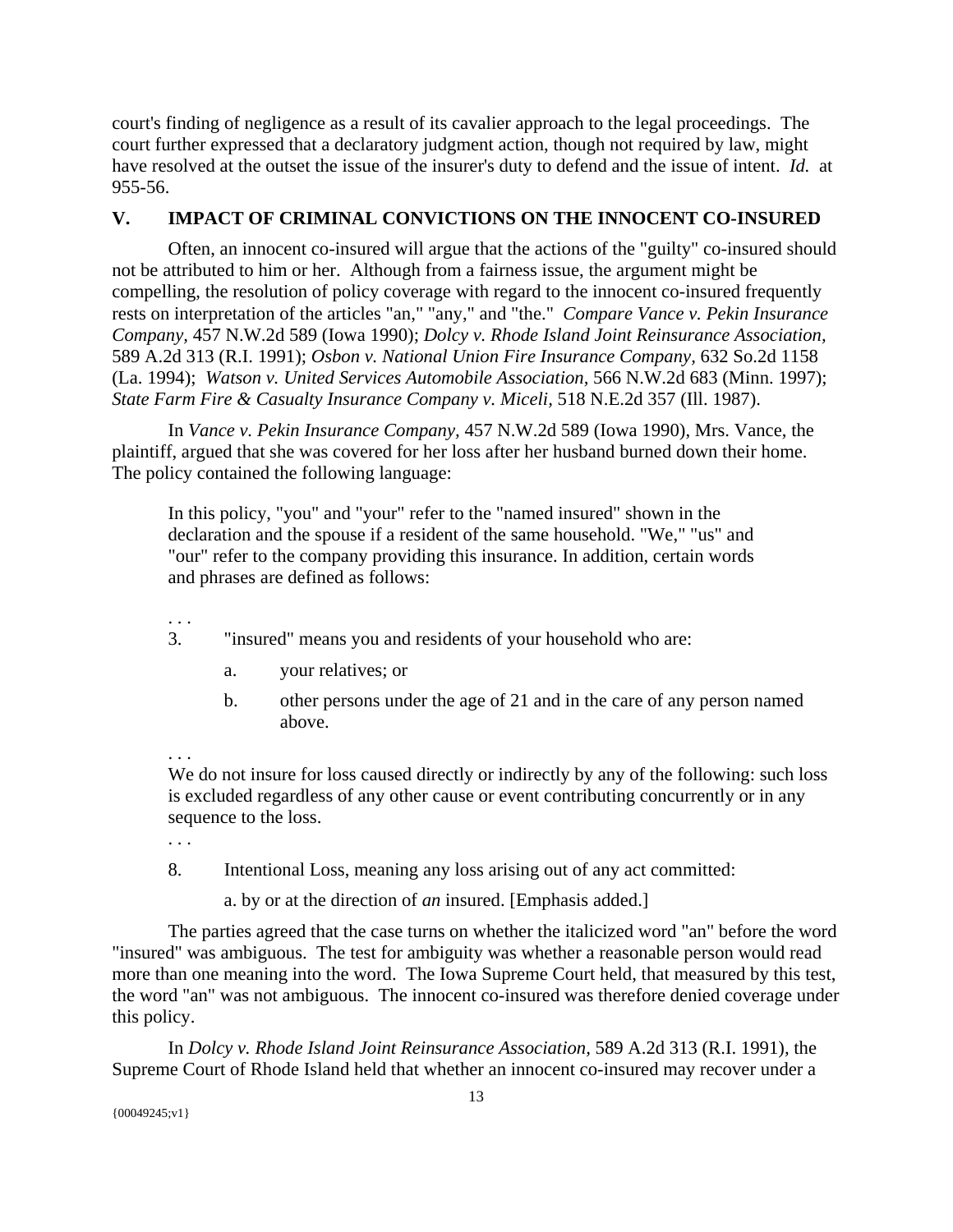policy depended upon whether an innocent co-insureds' obligation not to commit fraud or arson was considered to be joint rather than separate. The policy read, "We do not provide coverage for an insured who has: a) intentionally concealed or misrepresented any material fact or circumstances or b) made false statements or engaged in fraudulent conduct; relating to this insurance."

The defendant insurance carrier argued that if it had used the words "the insured," then the insureds' obligations would have been separate. By distinction, "an" insured connotes a joint obligation to refrain from intentional losses. The plaintiff argued that the word "an" in and of itself was ambiguous. Further, the words "the" and "an" were used interchangeably throughout the policy. The Rhode Island Supreme Court held that after examining the exclusion clause and the entire policy and found that it was not ambiguous. Both insureds had a joint obligation to refrain from causing intentional loss because the carrier did not insure for such a loss.

In *Osbon v. National Union Fire Insurance Company,* 632 So.2d 1158 (La. 1994), the Louisiana Supreme Court addressed the issue of whether an innocent co-insured was barred from recovering under a fire insurance policy because her home was destroyed by a fire intentionally set by her husband. The Supreme Court held that "the insured" meant only one insured, and the phrase "the insured" referred to the insured who was responsible for causing the loss and was seeking to recover under the policy. Moreover, the Court found that National Union's policy did not conform to the standard fire policy form provided by state law. The Court held that reformation of the policy to conform with the standard fire policy form was appropriate.

In *Watson v. United Services Automobile Association,* 566 N.W.2d 683 (Minn. 1997)*,* the Minnesota Supreme Court examined a case in which a husband and wife were in the process of a divorce when the husband intentionally burned down their mobile home. Only the husband lived in the mobile home, although the mobile home was being purchased by both husband and wife under a contract for deed. The court held that the wife was entitled to her proportionate share of the insurance proceeds. The court based its decision on the theory that insurer's policy did not conform to the minimum coverage requirements set forth in Minnesota Statutes even though such theory was not presented to the trial court. Notwithstanding the fact that the "an insured" language in insurer's policy unambiguously barred coverage for innocent co-insured, the exclusion of coverage contained in insurer's policy conflicted with the level of protection provided in the statute, and the wife was therefore entitled to her proportionate share.

 In *State Farm Fire & Casualty Insurance Company v. Miceli,* 518 N.E.2d 357 (Ill. 1987 the appellate court of Illinois examined a case in which an insurance carrier denied coverage to Mr. and Mrs. Miceli, after their son, an insured vandalized their home. State Farm homeowners' insurance policy contained the following provisions:

"Throughout this policy 'you' and 'your' refer to the 'named insured' shown in the Declarations and the spouse if a resident of the same household. . .

'[Insured]' means you and the following residents of your household: (a) your relatives..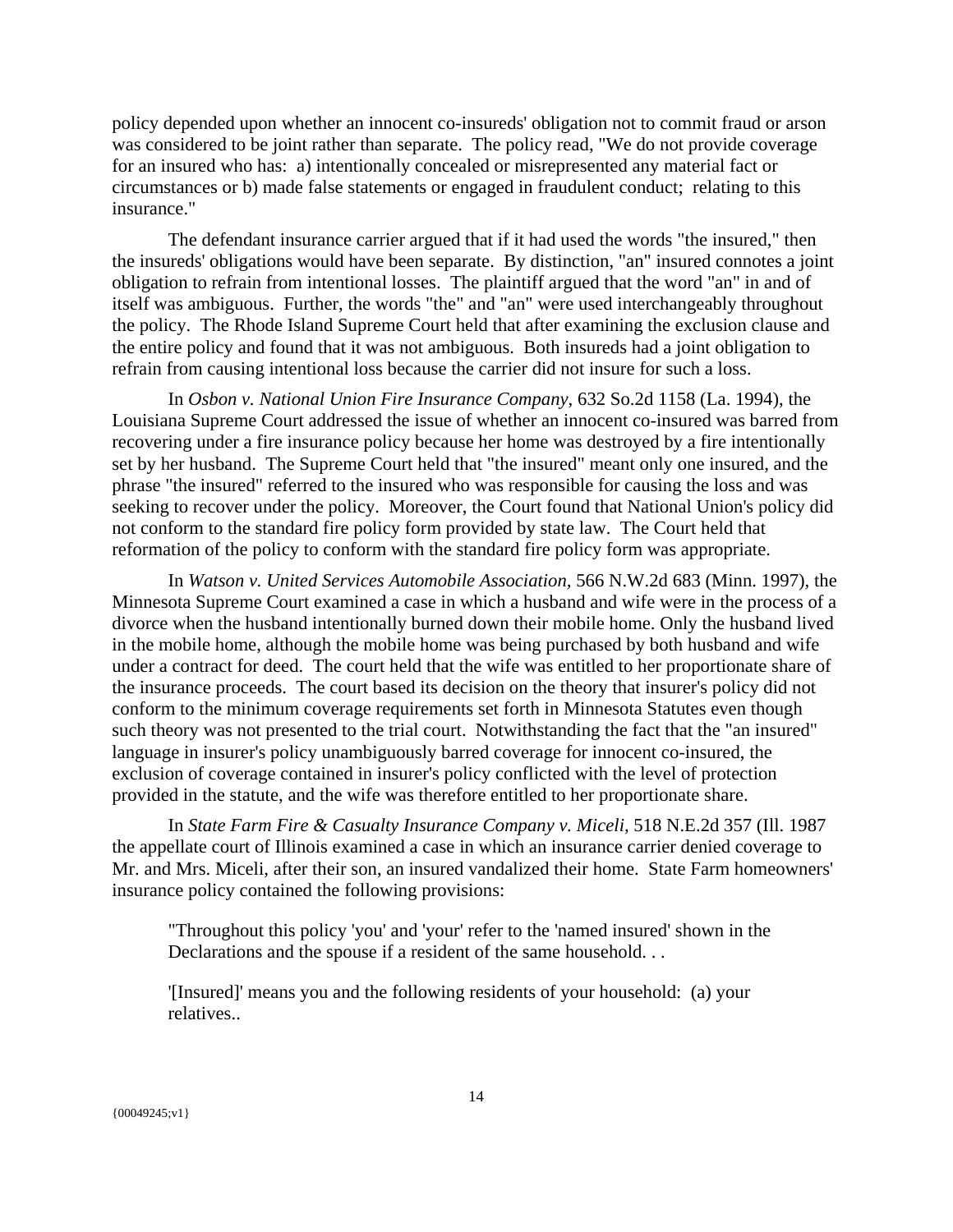Concealment of Fraud. This entire policy shall be void if any insured has intentionally concealed or misrepresented any material fact or circumstance relating to the insurance."

The trial court found that a reasonable person interpreting this language would have supposed that the wrongdoing of a co-insured would not be imputed to him. The court reasoned that a reasonable person would not understand that the wrongdoing of a co-insured would prevent recovery under the policy. Therefore the trial court held that the innocent co-insureds were covered under the policy and the appellate court agreed, despite the fact that the policy used the phrase "any insured."

 In order for insurers to better protect themselves, closer attention must be paid to seemingly minute language and phrases contained in the exclusionary clauses of policies. Where there is not statutorily-prescribed standard insurance policy, the insurer would do well to avoid vague phrases like, "the insured" and use phrases such as "an insured" and "any insured" consistently throughout the body of the policy, because clearly many courts will go out of their way to find coverage for the innocent co-insured.

#### **A. Coverage Cases**

# **1. Coverage For The Innocent Co-Insured Parents Where A Child Commits An Excluded Act**

In *Safeco Insurance Company of America v. Robert S.*, 70 Cal. App. 4<sup>th</sup> 757, 82 Cal. Rptr. 2d 880 (1999), the California Court of Appeals examined a case in which a sixteen-year-old boy accidentally shot and killed his friend, also a minor. The teenager, Kelly S. found his mother's .22 caliber Beretta handgun in the pocket of a coat in her closet. Kelly removed the clip from the handle of the gun and pulled the slide back, which caused the hammer to be cocked. Believing that the gun was unloaded, Kelly held the gun straight out, pointed it over his friends' heads and pulled the trigger. Kelly's friend Christopher was struck by a bullet and killed. Christopher's parents filed a wrongful death suit against Kelly and his parents.

 Safeco insured Robert S., Kelly's father, under a homeowners' insurance policy, under which Velvet S., Kelly's mother, and Kelly were also insured. Safeco filed a motion for summary judgment in July 1996, contending that it had no duty to defend or indemnify the insureds because coverage was precluded by law and by the "illegal act" exclusion in the policy. The trial court granted summary judgment in favor of the insureds on the basis that the illegal acts exclusion was ambiguous. The provision did not indicate whether it was meant to encompass unintentional acts in addition to intentional acts. The appellate court reversed the trial court's decision. The appellate court reasoned that the exclusion for illegal acts would be rendered superfluous and redundant if it were interpreted as excluding only intentional illegal acts, which would merely be a subset of those intentional acts already removed from coverage by other exclusions.

 The appellate court also noted that under the language of the policy at issue which excluded coverage for liability "arising out of any illegal act committed by or at the direction of *an* insured," coverage is also precluded for innocent co-insureds, such as Robert and Velvet, even though their theory of liability is based on the theory of negligent supervision. *Id, citing*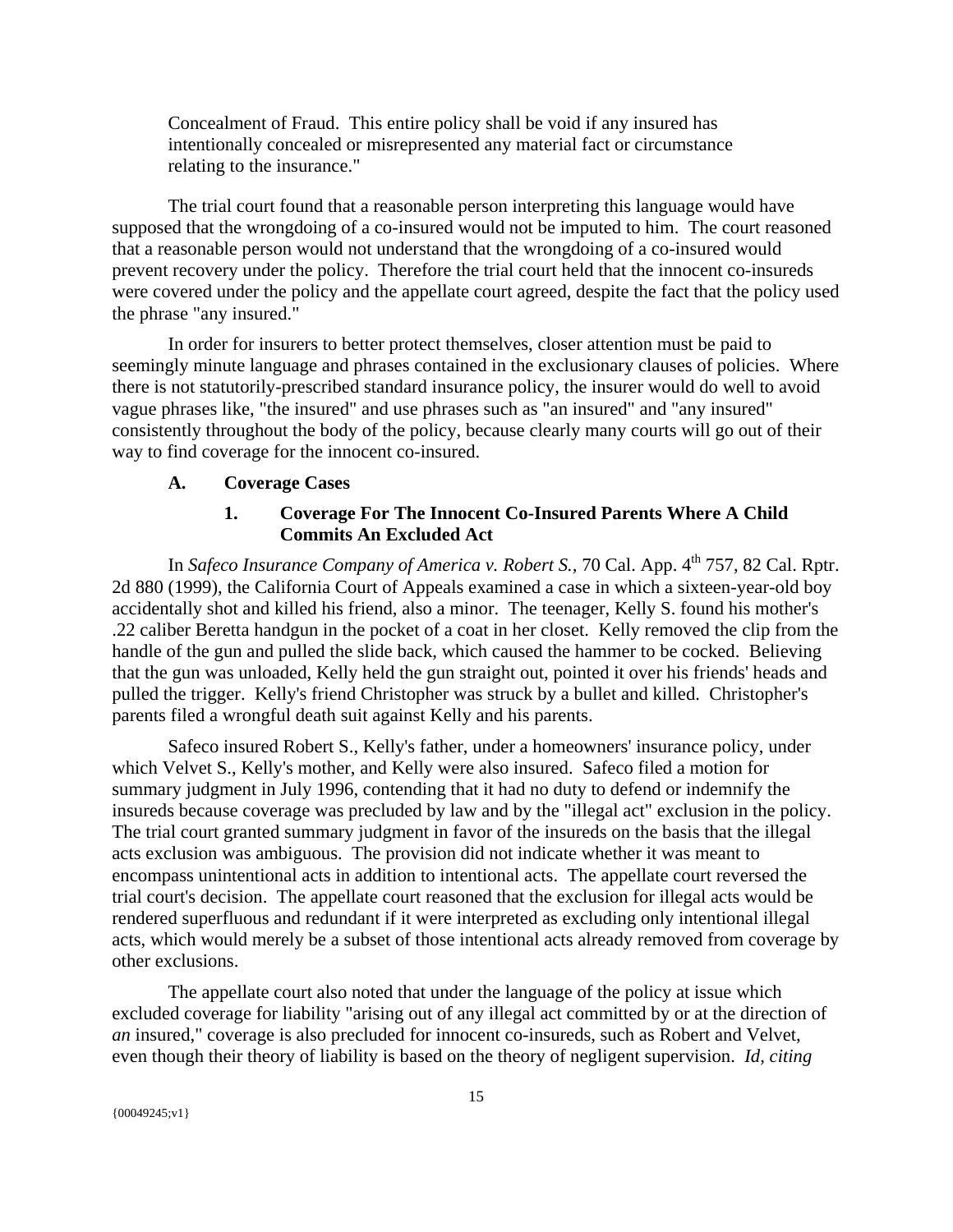*Fire Ins. Exchange v. Altieri,* Cal App. 3d 1352, 1360-1361 (1991); *Western Mutual Ins. Co. v. Yamamoto,* 29 Cal App. 4<sup>th</sup> 1474, 1486-1487 (1994).

 In *Fire Insurance Exchange v. Altieri*, 235 Cal. App. 3d 1352, 1 Cal. Rptr.2d 360 (1991), the California Court of Appeals held that an insurer was not liable where the policy excluded coverage for bodily injury intended or expected by "an" or "any" insured, and where a fifteen year old insured intentionally assaulted another minor, causing him serious injuries.

 In both of these cases, the courts did not use true innocent co-insured analysis in determining whether or not there was coverage. The parents were potentially liable for negligent supervision, and were therefore not innocent. In other jurisdictions, however, courts decide cases of negligent supervision by reasoning that the parents were innocent co-insureds.

 In *Montgomery Mutual Insurance Company v. Dyer,* 2001 U.S. Dist LEXIS 21484 (W.D. Va.), accepted by *Montgomery Mutual Insurance Company v. Dyer,* 170 F.Supp. 2d 618 (W.D. Va.), Gregory Dyer burned down the home of his mother, Diana Dyer, believing that he was Jesus Christ. The court found that Gregory was mentally ill, and that Diana was an innocent coinsured. The court held that the Dyers' insurance carrier owed Diana Dyer coverage, but it did not focus on Gregory's mental illness, or on his mother's failure to supervise him. Instead the court based its decision on the language of the policy. The court reasoned that "who," following "an insured" in the policy narrowed the focus of the exclusion to those insureds engaging in the conduct that excluded coverage for an otherwise insurable loss. Therefore Diana Dyer's loss was not excluded.

# **2. The Special Case Of Firearms**

 In *Allstate Ins. Co. v. Freeman*, 432 Mich. 656, 443 N.W.2d 734 (1989), the Michigan Supreme Court held that a husband who negligently made a gun available to his wife was not covered where the intentional act exclusion referred to "an insured." The Court held that "an insured" unambiguously refers to "all" or "any" insureds under a homeowners' insurance policy.

 The Tennessee Court of Appeals reached a different conclusion in *Musser v. Tennessee Farmers Mutual Insurance Company,* 1989 Tenn.App. LEXIS 749. In that case, the Plaintiff obtained an automobile insurance policy from the Defendant. The policy was in her name only and insured a 1984 Nissan Stanza which was titled in her name as well. Subsequently the Plaintiff married William Musser who, according to the Plaintiff suffered an "insane attack," which resulted in an assault upon her and the firing of 30 rounds from a semi-automatic machine gun into her car. She testified that her car was essentially destroyed as a result of the numerous bullet holes throughout the interior and exterior of the vehicle.

 The appellate court chose to analyze the case under the "Innocent Spouse Rule." It held that the insurance company owed the plaintiff coverage. The appellate court reasoned that the policy was in the Plaintiff's name and was purchased when she was single. Moreover, the car was titled to her alone and she had absolutely nothing to do with the destruction of the property. Since the destruction of the car was accidental as to her (she did not intend, and could not have predicted that her husband would spray her car with bullets), denying coverage would produce an inequitable result.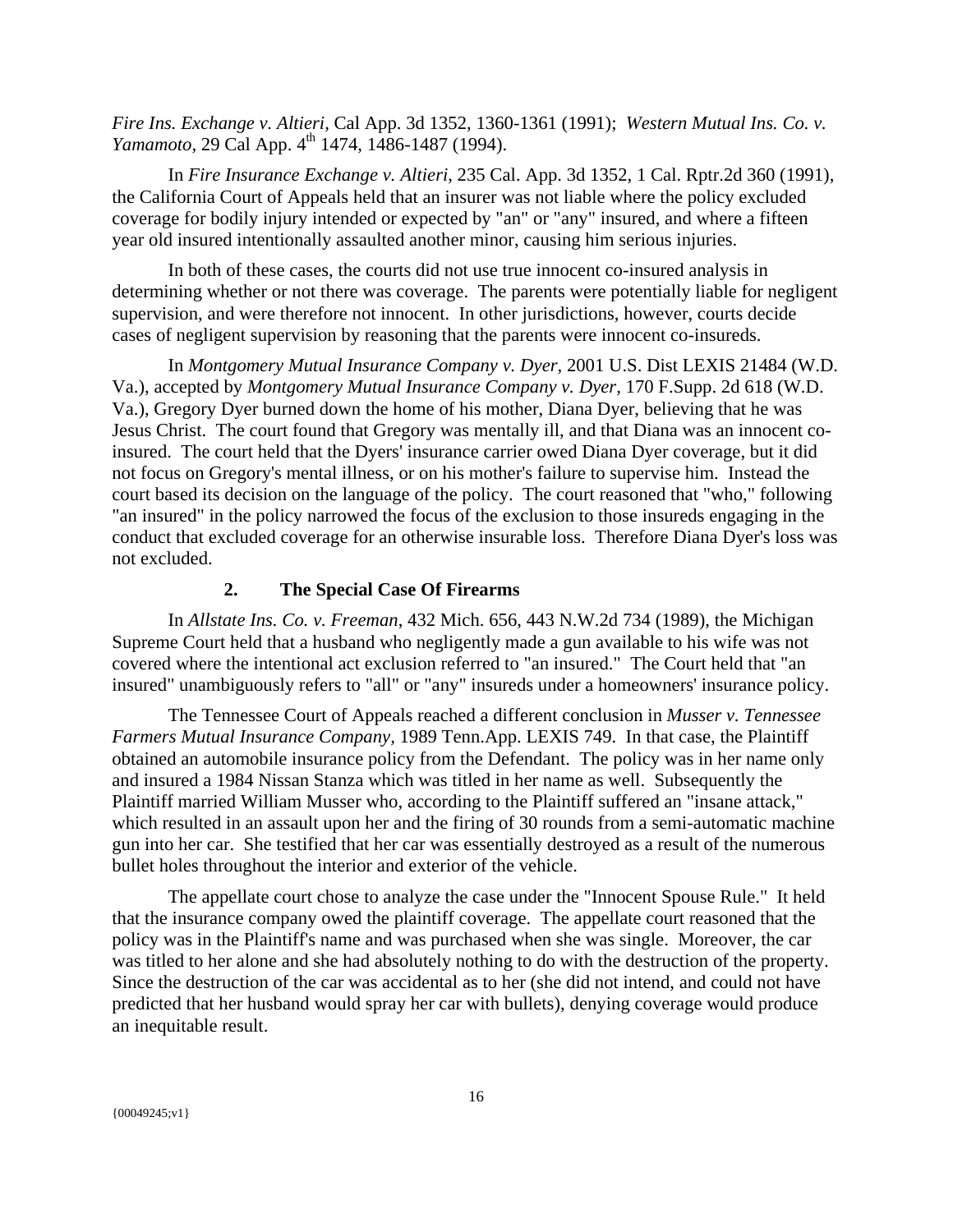In *Musser,* the Tennessee court of appeals analyzed an automobile insurance policy. This was not however, a relevant factor in the court's decision. The court chose to analyze this case under the "Innocent Spouse Rule" as announced in *Ryan v. MFA Mut. Ins. Co.,* 610 S.W.2d 428 (Tenn.App. 1980). In Ryan, the Court permitted a husband, a co-insured, to recover for his property which was destroyed by a fire intentionally set by his wife. Thus the court focused on the language of the policy and the name that appeared on the title, not the kind of property that was insured.

 The issue of negligent entrustment can arise in cases involving firearms, even where the insureds are spouses, and not children. *Allstate Insurance Company v. Worthington,* 46 F.3d 1005 ( $10^{th}$  Cir. 1995), was a suit that arose out of Richard Worthington's kidnapping of hostages and fatal shooting of a nurse. His wife was sued by the victims and their survivors on claims that she negligently entrusted weapons to her husband and failed to warn the potential victims. Allstate asserted that summary judgment for the defendants was improper because (1) the insurance policy unambiguously provided that because the husband's intentional acts were not covered under the policy the wife's negligent acts also were not covered; and (2) the wife's actions or omissions also were not covered, and (3) the innocent co-insured case law did not afford coverage to the wife. The court reasoned that because its decision on the first two points it did not need to even address the issue of the innocent co-insured.

 The court reasoned that the language of the policy was ambiguous as to whether Allstate had a duty to defend and indemnify the wife when her co-insured husband was not covered because he was engaged in an intentional or criminal act excluded under the policy. The particular exclusionary clause on which Allstate relied did not include any reference to "an insured" or "any insured." The clauses excluding coverage of acts or omissions while insane or lacking capacity or control did explicitly refer to "an insured person," the criminal act clause referred to "the insured person."

Applying Utah law, the circuit court held that Allstate had a duty to defend the suits alleging the wife's negligence. The circuit court rejected Allstate's argument that it should look to the "underlying cause" of the injuries to determine whether the wife was covered. The circuit court distinguished this case from other cases where the policies at issue referred to "an insured," "any insured," or even "insured." The court found that Utah courts had not specifically adopted or rejected the view that negligent acts or omissions connected to intentional acts of other insured were never covered by homeowners' liability policies. Therefore, based on Utah policies of construing exemptions against the insurance company, the circuit court affirmed the district court's summary judgment in favor of the insured. The circuit court noted that if Allstate wanted its homeowners' insurance policies to exclude coverage for all insured persons for an excluded act by any insured person, it could do so by careful drafting.

In *Swanson v. Trinity Universal Insurance Co.*, 2006 Mont. Dist. LEXIS 447 (July 13, 2006), a mother, who suffered from serious mental disease, shot and killed her two daughters. *Id.* at \*2-3. The mother pled guilty to two counts of deliberate homicide, but because she was determined to be seriously mentally ill, she was committed to a psychiatric facility for life on each count, to run concurrently. *Id*. at \*2. The estates of the victims, as well as their father and siblings, brought civil suits against the mother. *Id*. at \*3-4. The mother's homeowners' policy sought to deny coverage because the bodily injury to the victims was "expected and intended"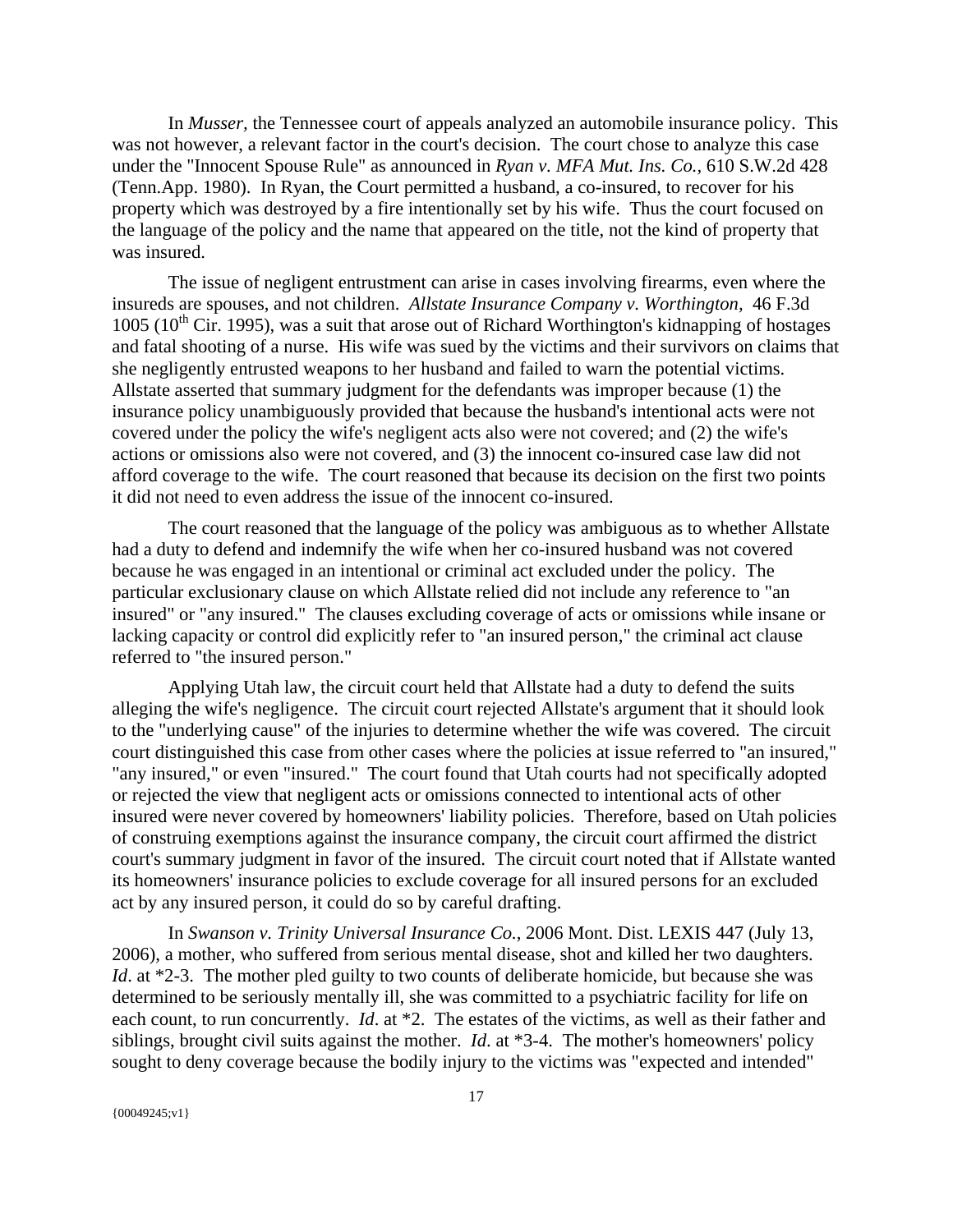from the standpoint of the insured mother and was not an "accident." *Id*. at \*5-6. The court noted that the majority view in the courts addressing the issue of a mentally ill insured is that "intent to cause bodily injury requires that the insured possess both cognitive and volitional capacities, either of which may be affected by mental illness." *Id*. at \*16 (citing *State Farm Fire & Cas. V. Wicka*, 474 N.W.2d 324, 327 (Minn. 1991); citing 33 *A.L.R.* 4th 983, Sec. 3). However, the court cautioned that intoxication is not akin to mental illness. "Mental illness is hardly voluntary and is not laden with the potential for abuse or fraud." *Id*. at \*16. Further, while the court found that coverage existed for the claims brought by the victims' estates, the court denied coverage for the claims brought by the family members, because the insured mother did not cause the family members any bodily injury or property damage. *Id*. at \*12-13.

#### **3. Assault & Battery**

In *Allstate Insurance Co. v. Deborah Jean Morton*, 254 Mich. App. 418 (2002), a woman allowed numerous minors in her home for parties and supplied them with alcohol. The plaintiff attended one such party and, after passing out after consuming alcohol, was raped by another guest. *Id*. at 419. In a civil suit, the minor and her parents alleged that the woman was vicariously liable for assault and battery, as well as gross negligence, social host liability, nuisance, and premises liability. *Id*. at 420. The woman's homeowners' insurer argued that coverage was precluded as the minor's injuries did not arise from an occurrence, defined as an "accident" under the policy. *Id*. The court agreed. The court found that the woman reasonably should have expected that providing the minor with enough alcohol for her to pass out would result in harm. "The fact that the specific harm that occurred was [an] intentional act of rape rather than alcohol poisoning is irrelevant to the determination of whether the occurrence was an accident." *Id*. at 422-23.

In *Allstate Insurance Co. v. Bruttig*, 2006 U.S. Dist. LEXIS 81927 (D. Nev. November 2, 2006), the insured was in a fender bender accident with the plaintiff and, upon exiting his vehicle, the insured proceeded to push and kick the plaintiff, breaking his right hip. *Id*. at \*2. The insured was convicted of battery with substantial bodily harm. *Id*. In the subsequent civil suit, the insurer disputed coverage. The homeowners' policy contained the following exclusion:

"We do not cover any bodily injury or property damage intended by, or which may reasonably be expected to result from the intentional or criminal acts or omissions of, any insured person . . . This exclusion applies regardless of whether or not such insured person is actually charged with or convicted of a crime."

*Id.* Likewise, the automobile policy excluded "bodily injury or property damage which may reasonably be expected to result from the intentional acts of an insured person . . .." *Id*. at \*3. However, along with claims alleging intentional conduct, the plaintiff's Complaint also contained a negligence claim with no reference to intent. *Id*. at \*12. The court noted that an earlier Nevada case had declined to preclude coverage of a negligence claim that was "appended to" claims of intentional acts—the earlier case involved intentional claims of fraud and conversion against an employee, and also claims of negligent supervision against the employer. *Id*. at \*16-17. However, the earlier case was distinguishable from the facts in *Bruttig* because in the earlier case, the alleged intentional acts were performed by a third party employee, and were thus "accidental" as to the insured employer. By contrast in *Bruttig*, both the intentional and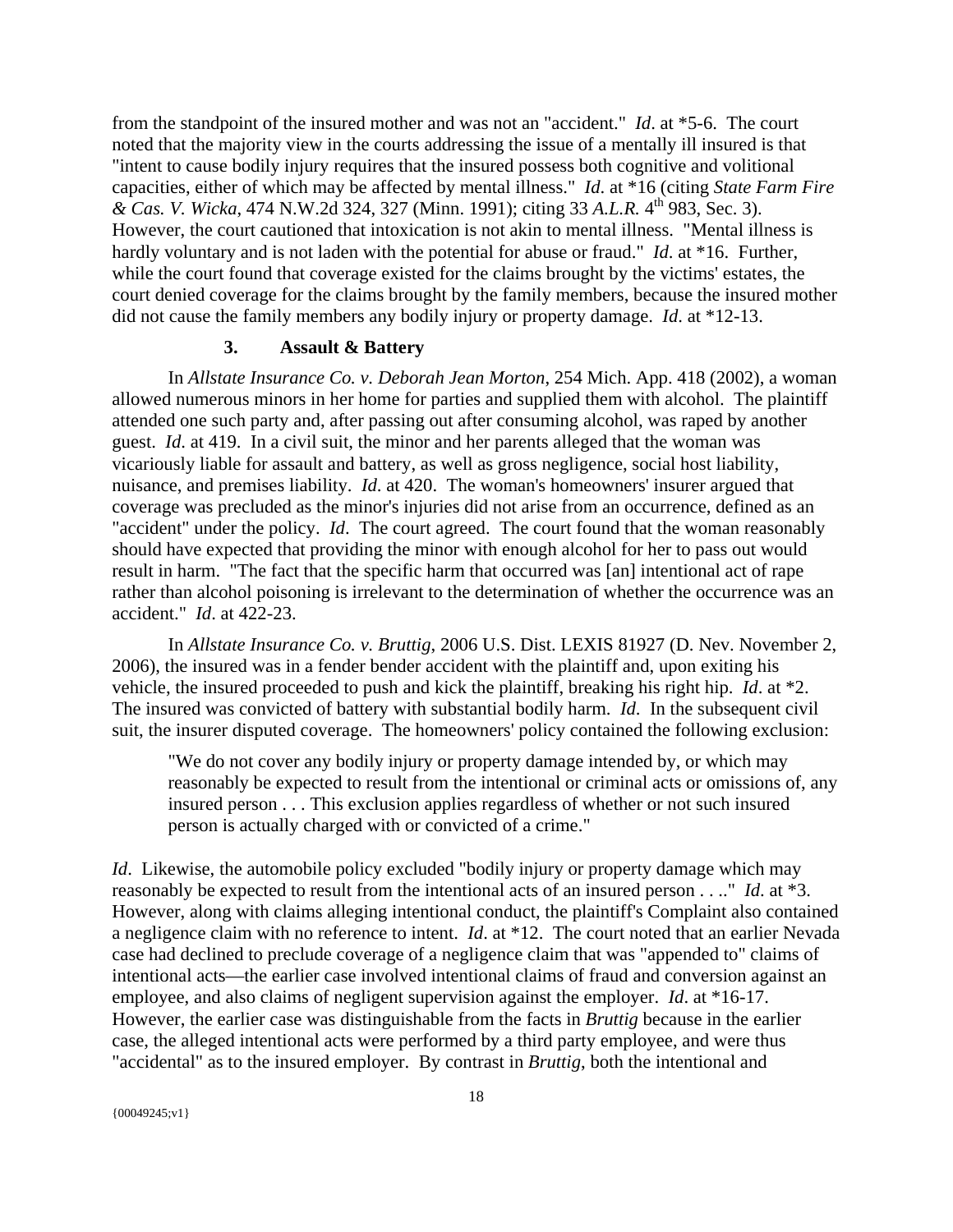negligent acts were performed by the same party—the insured. *Id*. at \*18. Therefore, the court held that the homeowners' policy excluded coverage for both the negligence and intentional tort causes of action under the Complaint. *Id*. at \*19. As to the automobile policy, the Court found that coverage was precluded because not only did the plaintiff's injuries not arise out of the use of an automobile, but also the injuries resulted from intentional acts of the insured. *Id*. at \*21-22.

# **4. Arson**

In *Great Northern Insurance Co. v. Paino Assoc.*, 369 F. Supp. 2d 177 (D. Mass. 2005), the Massachusetts Turnpike Authority leased two suites in a building; it allowed another company, which provided certain services to the Authority, to occupy the suites. *Id*. at 184. An Authority employee set four fires at the premises. The Authority and the company had a contract that required the company to maintain insurance "for all damages arising out of bodily injury or death, or damage to personal or real property incurred with respect to work performed under the [contract.]" *Id*. at 183. Therefore, when the owner of the building sued the Authority for negligent supervision of the employee, the Authority sought coverage as an additional insured under the company's Commercial General Liability policy. *Id*. The court held that under Massachusetts law, there is generally a conceptual separation between the intent of the employee and the employer. *Id*. at 188. Massachusetts does recognize a narrow exception to the general rule—"the intent of an employee may be imputed to the insured employer if the intentional torts are 'so routine as to constitute a general practice or policy' of the employer.'" *Id*. (Quoting *Worcester Ins. Co. v. Fells Acres Day School, Inc.,* 408 Mass. 393, 408 (1990)). In *Fells Acres*, the Massachusetts Supreme Court found that like sexual harassment, sexual molestation at a school could be so widespread or routine within an organization as to constitute a general practice or policy, and thus intent an employee's intent to molest students could be imputed to a school. *Id*. However, in *Paino*, the court noted that the tort of arson is not the type of tort that becomes routine within an organization, and therefore the employee's intent could not be imputed to the Authority. *Paino*, 369 F. Supp. at 188.

In *Wasik v. Allstate Insurance Co.*, 351 Ill. App. 3d 260 (Ill. App. 2004), a named insured sought compensation for losses sustained when a fire started by his stepson destroyed his garage. While the stepson denied taking any action which lead to the fire in his statement under oath, the fire investigator concluded that the fire was incendiary, and it was undisputed that the stepson had borrowed lantern fuel from a neighbor and had been in the garage minutes before the fire started. *Id*. at 262-64. The homeowners' policy contained a joint obligations clause which provided:

"The terms of this policy impose joint obligations on persons defined as an insured person. This means that the responsibilities, acts and failures to act of a person defined as an insured will be binding upon another person defined as an insured person."

*Id.* at 264-65. Further, the general policy declarations stated that there was no coverage for "any loss or occurrence in which *any* insured person has concealed or misrepresented any material fact or circumstance" *Id*. at 265 (emphasis added). Finally, the policy exclusions applied to "an" or "any" insured and included (1) the failure by any insured to take reasonable steps to preserve property; (2) any substantial change or increase in hazard . . . by any means within the control or knowledge of an insured; and (3) intentional or criminal acts of . . . any insured. *Id*. The court